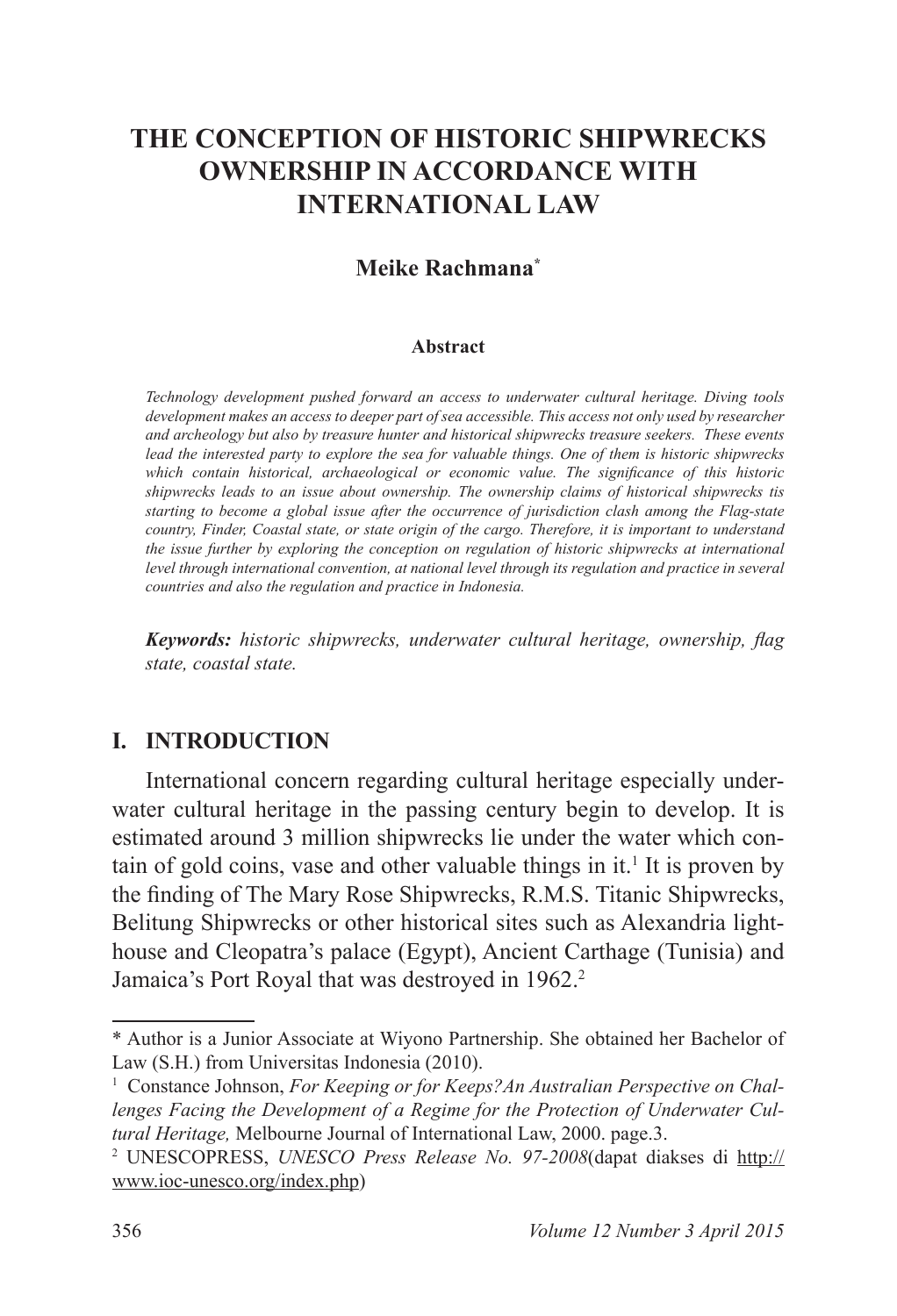The invention of aqualung by Jasques Cousteau and Emile Gangnam in 1942-1943<sup>3</sup> and diving tools development make an access to deeper part of sea accessible. This access not only used by researcher and archeology but also by treasure hunter and historical shipwrecks treasure seekers.<sup>4</sup> This development endangers the existence of historical shipwrecks underwater, which before protected by the sea. This condition leads to several conflicts, one of them is conflict of ownership among flag state, the finder, the country where the shipwrecks are located or where the cargo came from.<sup>5</sup>

The conflict of ownership makes position of the finder of historic shipwrecks in difficult situation, when they face a claim from government.<sup>6</sup> Furthermore, the sprung of movement advocating historical shipwrecks and its cargo as common heritage of mankind create a new color for this matter.<sup>7</sup> The history proves that the issue regarding the regulation of maritime law is always filled with strife about access and control after the marine resources. Many people believe that the adoption of United Nations Convention on the Law of the Sea already settled the 50 years conflict of interest between coastal state and country which hold maritime power.<sup>8</sup> The fact, this prediction is partially right.<sup>9</sup> Another new dispute arises in the case of historical shipwrecks ownership.<sup>10</sup>

The importance of a serious effort to control the ownership of historical shipwrecks is inseparable for its invaluable existence and also historical shipwrecks assumed bond of existence and evidence from culture of the past that allows the people involved to enrich the insight

<sup>&</sup>lt;sup>3</sup> UNESCO, http://www.unesco.org/new/en/culture/themes/underwater-cultural-heritage/protection/

<sup>4</sup> *Ibid .*

<sup>5</sup> David Curfman, *Thar Be Treasure Here: Rights to Ancient Shipwrecks in International Waters—A New Policy Regime*, 86 Wash. U. L. Rev.181, 2008. Hal.181. Dapat diakses di http://digitalcommons.law.wustl.edu/lawreview/vol86/iss1/4

<sup>6</sup> *Ibid .*

<sup>7</sup> *Ibid*

<sup>8</sup> David J. Bederman, *Historic Salvage and the Law Of The Sea,* University of Miami Inter-American Law Review, 1998 *. page*.2.

<sup>9</sup> *Ibid .*

<sup>10</sup> *Ibid*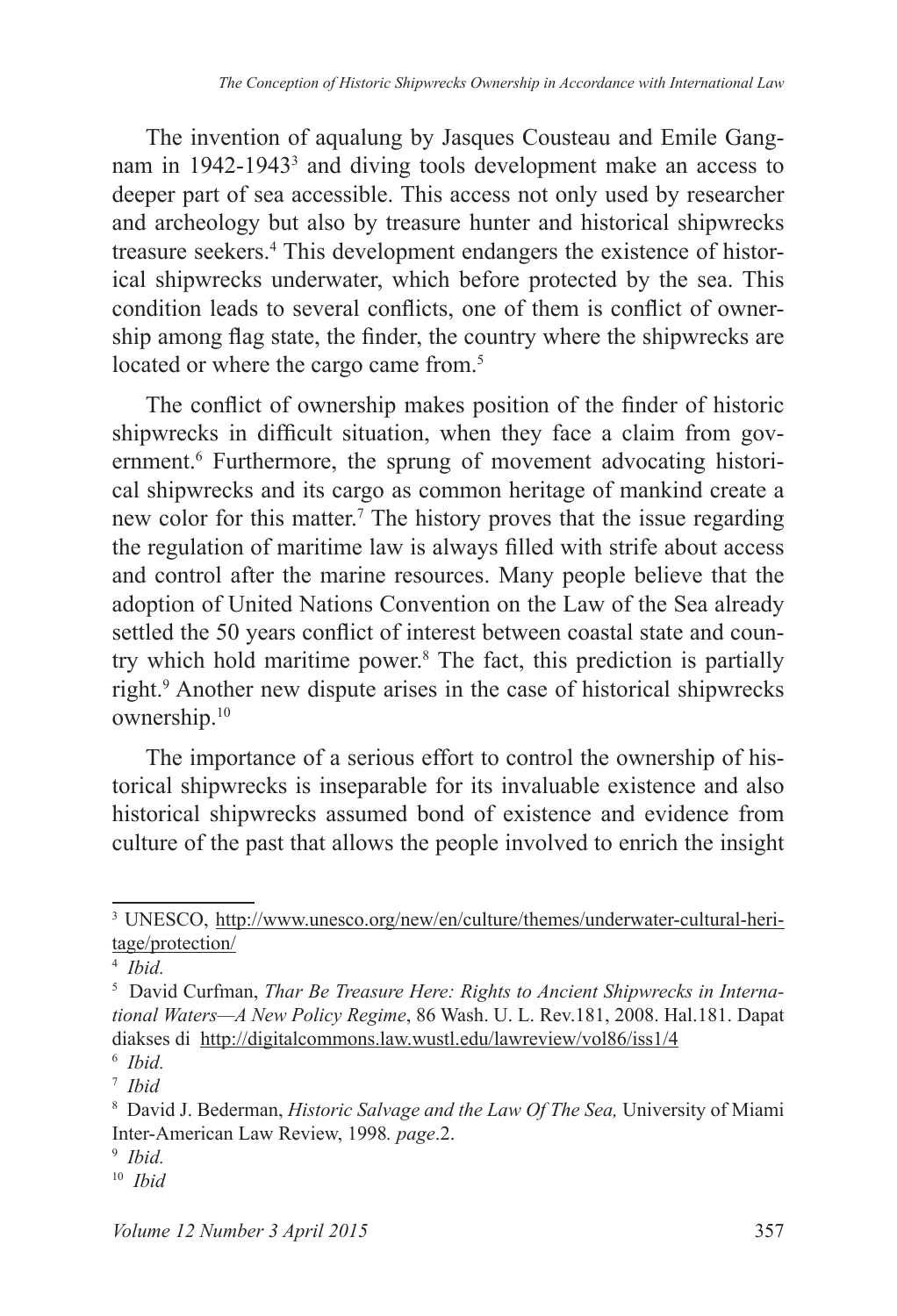### of unknown civilizations.<sup>11</sup>

Conflict over historical shipwrecks ownership is not a new phenomenon and not few who took the path of litigation to settle it.<sup>12</sup> For example, Sea Hunt Inc. and the Commonwealth of Virginia v. the Unidentified Shipwrecked La Galga and Juno between Commonwealth of Virginia and Spain. Further, in the Black swans case between Odyssey, Peru and Peru. It also happens on the case of Robinson V. Western Australian Museum. The conflict of historical ownership is a fairly complex problematic to resolve. It's because the conflict of interest among the finder, the flag state and the respective owner of cargo ship.<sup>13</sup>

International cooperation in the historical shipwrecks ownership is a vital necessity. It's because when we discuss about historical shipwrecks, it's not only about the economic value contains in it but also the historical bonds and archeological aspect which severely importance in one country history existence or the world existence in overall. In international level there has been a lot of regulation that accommodate about historic shipwrecks in general, such as Law of Find and Law of Salvage, The United Nations Convention on the Means of Prohibiting and Preventing the Illicit Import, Export and Transfer of Ownership of Cultural Property 1970, The Convention Concerning the Protection of the World Cultural and Natural Heritage 1972, The United Nations Convention on the Law of the Sea 1982 (UNCLOS 1982), and also UNESCO Convention on the Protection of Underwater Cultural heritage 2001.<sup>14</sup>

<sup>&</sup>lt;sup>11</sup> Valentina Sara Vadi, *Investing in Culture: Underwater Cultural Heritage and International Investment Law,*(This Article was presented at the UNESCO Conference IKUWA 3: Beyond Boundaries, Third International Congress on Underwater Archaeology which was held at University College of London, July 9–12, 2008),Vol.42, Vanderbilt Journal Of Transnational Law,2008. page.1.

<sup>&</sup>lt;sup>12</sup> Cathryn Henn, *The Trouble with Treasure Historic Shipwrecks Discovered In International Waters, Vol .*19, University of Miami International Law and Comparative Law review, 2012. page.144.

<sup>13</sup> *Ibid .*

<sup>14</sup> O'keefee, P.J.2002.*Shipwrecked Heritage: a commentary on the UNESCO Convention on Underwater Cultural Heritage .* Great Britain: Institute of Art and Law. page.32.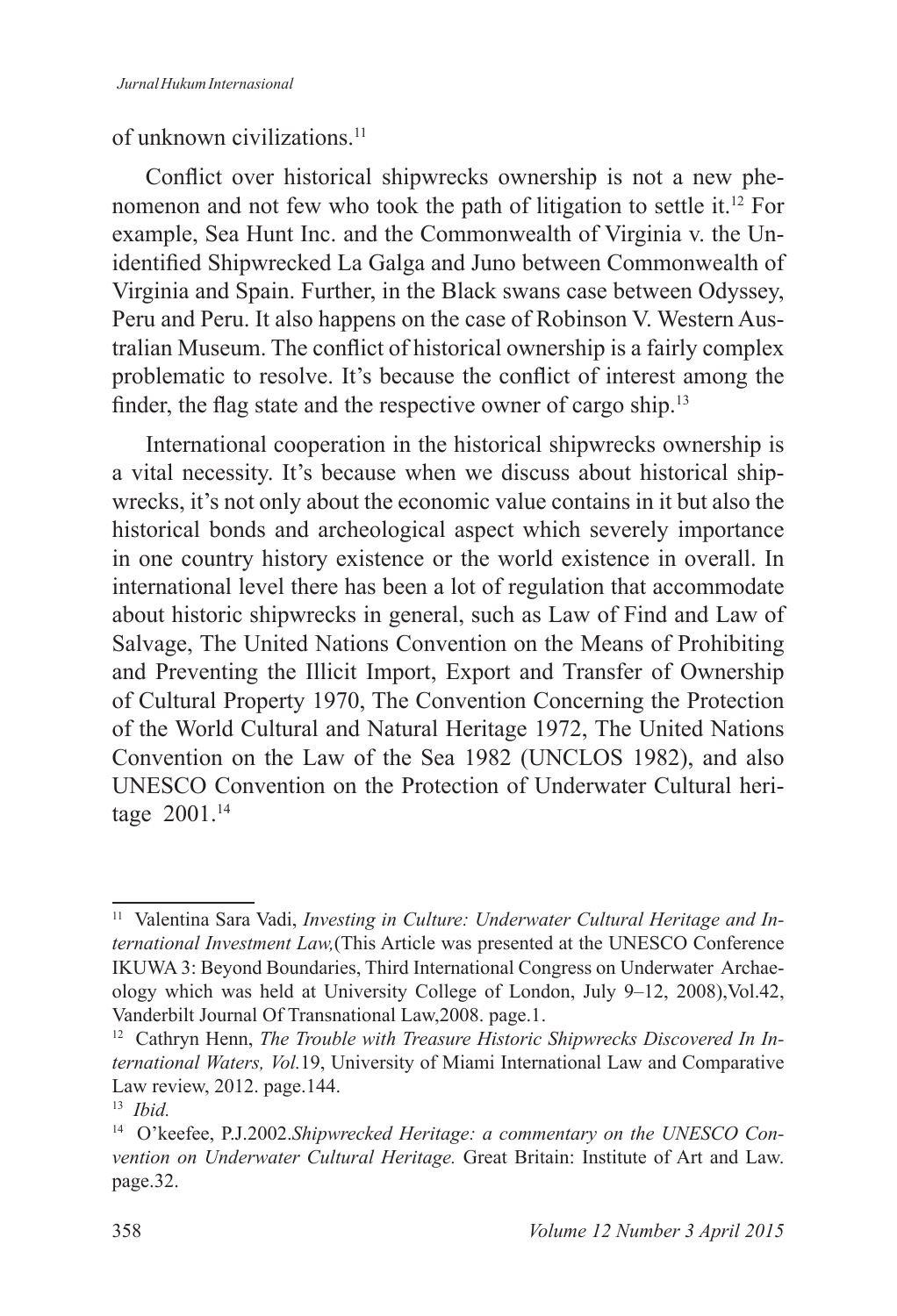## **II. THE OWNERSHIP CONCEPT OF HISTORIC SHIPWRECKS UNDER INTERNATIONAL REGULATION AND INTERNA-TIONAL PRACTICE**

## A. THE OWNERSHIP CONCEPT OF HISTORIC SHIPWRECKS UNDER INTERNATIONAL LAW

The conception of ownership under law of property has a great significance in various area of law. In the process in rem of admiralty law<sup>15</sup>, the jurisdiction of federal court is based on the ownership of ship which act as defendant or artifacts derived from it. The determination about who has a right in the historic shipwrecks discovery relies heavily on the concept of property.<sup>16</sup>

Ownership in general is defined as possession and control over the object in question, together with intent to run this possession and control. The ownership is defined as the merger of two elements of the physical relationship between the holder of property and the object and purpose. This physical relationship is further said in reference to Brown's book on the personal property as "requires the ability to possess and use it".<sup>17</sup>

The basis of actual possession on the historic shipwreck should be distinguished from the basis of ownership of coins or books. In process in rem, usually the court will grant custody rights to the finder which prevent the other party to intervene in an attempt of the finder to have an actual possession over physical form.<sup>18</sup>

The distinction of "actual" and "constructive" has also become a relevant topic for the fulfillment of the historic shipwrecks finder right. Actual ownership occurs when a person physically occupied or controls the object in question. As a comparison, ownership under the constructive possession or under the law concept, is not a real ownership but

<sup>&</sup>lt;sup>15</sup> The finder apply a claim againts the objects found by him. In this case the historical shipwrecks and its cargo. The ship is posisioned as defendant by its name or description and give notice to all interested partes.

<sup>16</sup> See *Treasure salvors, Inc. V. The Unidentified Wrecked and Abandoned Sailing Vessel, 569 F.2d 330, 337, 343,* (5th Cir. 1978). Recognize that United State in the case of lost property the ownership given to the finder.

<sup>17</sup> *Ibid .*

<sup>18</sup> *Ibid .*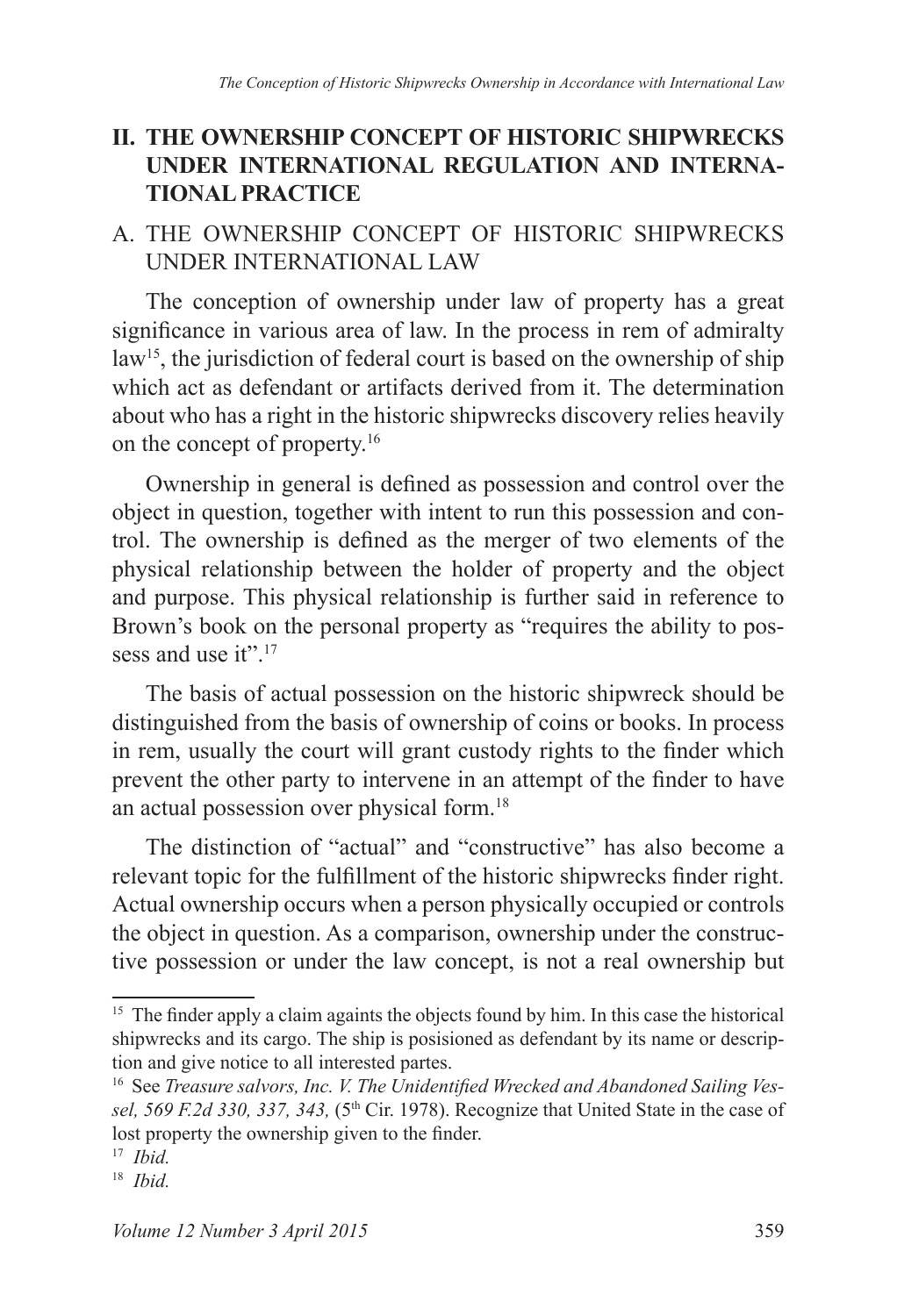designed by the law to achieve a certain clear result. In the case of maritime law, the rights could be developed from the physical possession where the constructive possession is not sufficient to prove a legal right. The application of the broader concept in terms of historical shipwrecks ownership is narrowed by the doctrine of salvage law and law of finds.<sup>19</sup>

The debate about whether is it appropriate for the salvor to salvage historic shipwrecks basically depend on whether the Law of Finds and Law of Salvage, after a hundred years of evolved and used whether it's still relevant to be applied for the historic shipwrecks.<sup>20</sup>

In accordance with Law of Finds the right after a lost property and abandoned is being given to the first person who found it and makes the property under its possession to own it.<sup>21</sup> On the other hand, Law of Salvage did not relinquish right of the owner over the shipwrecks.<sup>22</sup> The facts, under the principle of non-abandonment fiction stated that owner still own the ship no matter how long the ship has been abandoned. Generally, Law of Salvage is designed to encourage individual for taking risk in term of saving.<sup>23</sup> Act of rescuing a vessel in distress requires the technical capability, courage and usually put the live of salvor and its vessel in danger. Therefore, to encourage people to do such action of saving, the finder or the salvor will be given a reward such as percentage of value of the shipwrecks in rescue.<sup>24</sup> In the case, the owner did not abandon the ship so the salvor will not be given any reward for all the object or part of ship that has been saved.<sup>25</sup>

<sup>19</sup> *Ibid .*

<sup>20</sup> Christopher R. Bryant, *the Archaeological Duty of Care: The Legal, Professional, and Cultural struggle over Salvaging Historic Shipwrecks*, *Albany law review, 2001 .* page.6

<sup>21</sup> *Op . Cit*., See *Treasure salvors, Inc. V. The Unidentified Wrecked and Abandoned Sailing Vessel, 569 F.2d 330, 337, 343, (5th Cir. 1978)* 

<sup>22</sup> *Bryant ., Loc .Cit .* See *Colombus-Am. Discovery Group, 974 F.2d.* the salvor is being givenreward for the service its rendered.

<sup>23</sup> Kevin Doran, *Adrift on The High Seas: The Application of Maritime Salvage Law to Historic Shipwrecks in International Waters, Southwestern Journal of International Law*, 2012. page.3.

<sup>24</sup> *Ibid .*

<sup>25</sup> Russel G. Murphy, *The Abandoned Shipwreck Act of 1987 in the Millennium: Incentives to High Tech Piracy?, Tulane Marine Law Journal, 2003 .*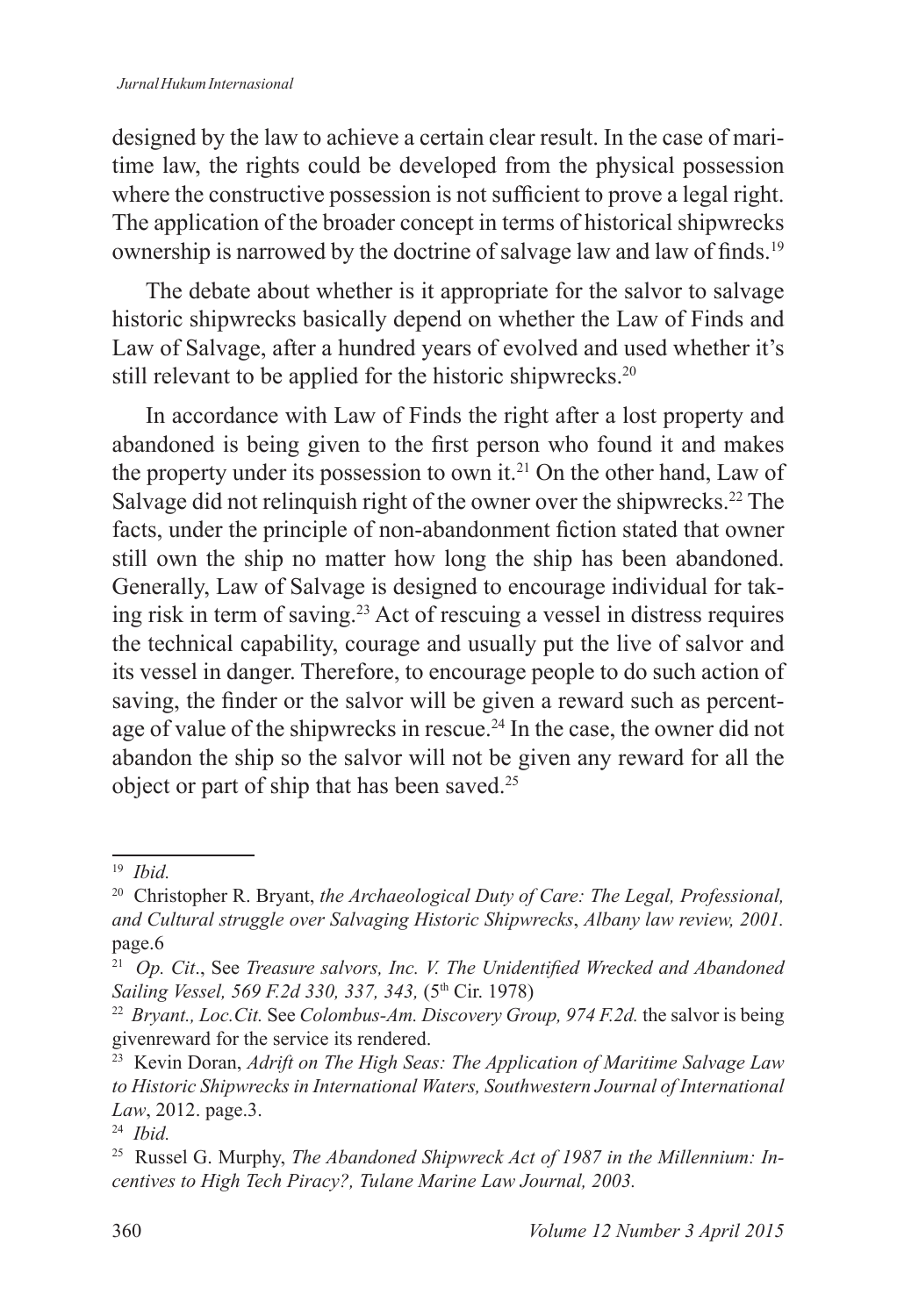## B. THE OWNERSHIP CONCEPT OF HISTORIC SHIPWRECKS UNDER INTERNATIONAL CONVENTION

First, The United Nations Convention on the Means of Prohibiting and Preventing the Illicit Import export and Transfer of Ownership of Cultural Property 1970 regulate that ownership of the cultural heritage belong and subject to national legislation. Therefore, the ownership of historical shipwrecks is subject to national legislation as mention in article 13 below:

*"The States Parties to this Convention also undertake, consistent with the laws of each State:* 

- *(a) To prevent by all appropriate means transfers of ownership of cultural property likely to promote the illicit import or export of such property;*
- *(b) To ensure that their competent services co-operate in facilitating the possible restitution of illicitly exported cultural property to its rightful owner;*
- *(c) To admit actions for recovery of lost or stolen items of cultural property brought by or on behalf of the rightful owners;*
- *(d) To recognize the indefeasible right of each State Party to this to classify and declare certain cultural property as inalienable which should therefore ipso facto not be exported, and to facilitate recovery of such property by the State concerned in cases where it has been exported ."*

This convention will be retroactively applied, giving a right to the buyer with good faith and give some requirement to be fulfilled in order gain a right of ownership.<sup>26</sup> The convention will be relevant only when the underwater cultural heritage such as historic shipwrecks is under country jurisdiction where it located.<sup>27</sup> If such historic shipwrecks and its cargo are illegally exported, so it is possible to be reclaimed by other country members.<sup>28</sup>

<sup>26</sup> Megan B. Doyle, *Ownership By Display: Adverse Possession To Determine Ownership Of Cultural Property, The George Washington International Law Review, 2009 .* Dapat diakses di http://e-resources.pnri.go.id:2056/docview/758395580

<sup>27</sup> Patrick J. O'Keefe, *Shipwrecked Heritage: A Commentary on the UNESCO Convention on Underwater Cultural Heritage, Institute of Art,* (Great Britain, 2002). Hal. 38.

<sup>28</sup> *Ibid .*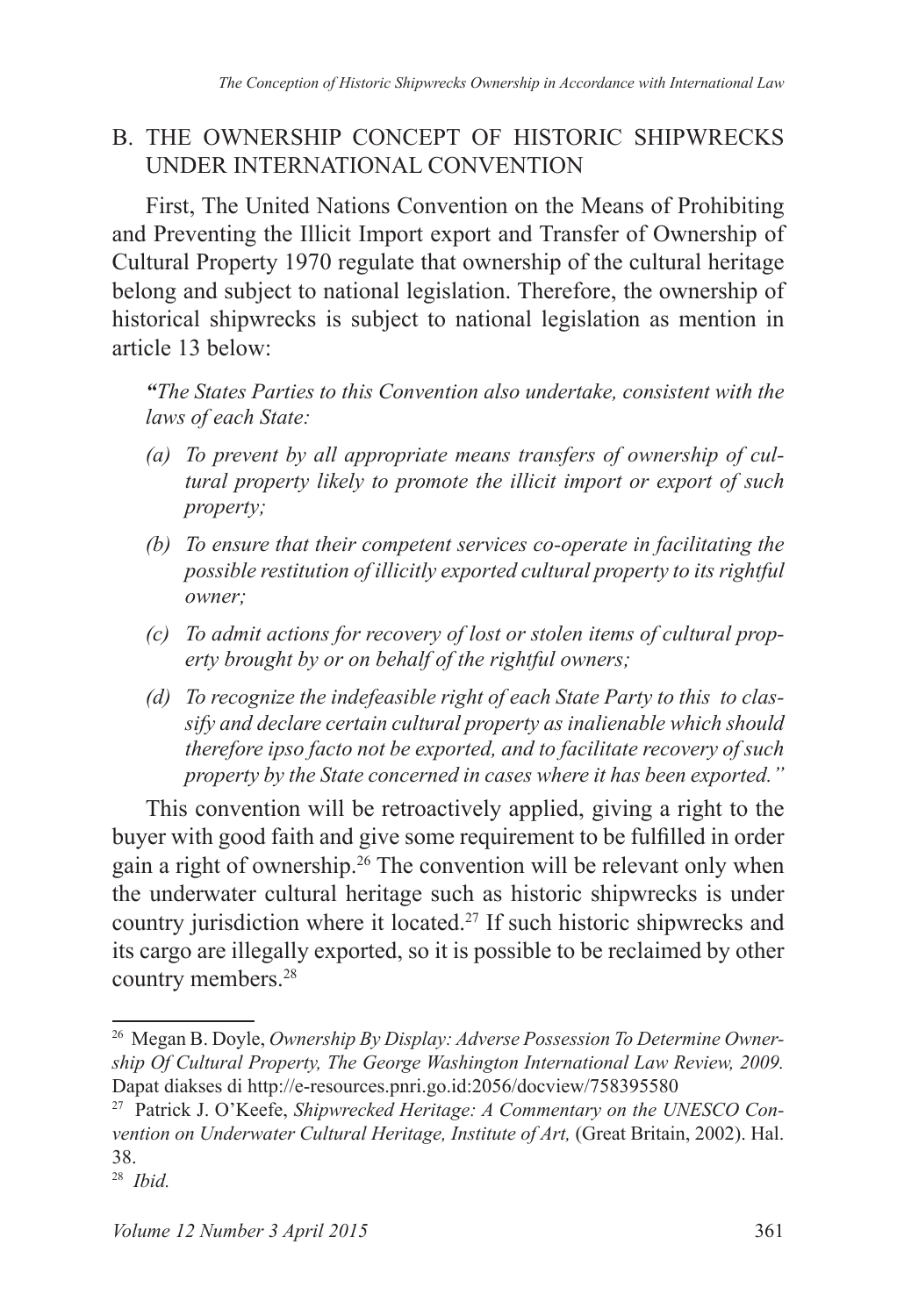#### *Jurnal Hukum Internasional*

Second, the United Nations Convention on the Law of the Sea 1982 (UNCLOS 1982) regulate regarding historic shipwrecks under two articles are article 149 and 303. It is a fact that in the effort to obtain a consensus and create a convention, the substantial regulation of article 149 and 303 was deliberately left vague and ambiguous.<sup>29</sup> However, these two articles have described the applicable international law for historic shipwrecks and its cargo and contain the applicable general principles.<sup>30</sup> Firstly, it's about state responsibility to protect historic shipwrecks in various maritime zones outside the coastal state jurisdiction. Secondly, this obligation is done on the basis of interest of the mankind.<sup>31</sup> Thirdly, in the fulfillment of this obligation the countries are expected to cooperate.

Under article 149 stated about archeologist and historical object in chapter of International Sea-bed Area:

*"All objects of an archaeological and historical nature found in the Area Shall be preserved or disposed of for the benefit of mankind as a whole, particular regards being paid to the preferential rights of the state or the country of origin, or the state of cultural origin or the state of historical and archaeological origin" .<sup>32</sup>*

Furthermore, Article 303 UNCLOS 1982 in correlation with article 33 stated that:

- *"(1) States have the duty to protects objects of an archaeological and historical nature found at sea and shall cooperate for this purpose*
- *(2) In order to control traffic in such objects, the coastal state may in applying article 33, presume that their removal from the sea-bed in the zone referred to in that article without its approval would result in an infringement within its territory or territorial sea of the laws and regulations referred to in that article*

<sup>29</sup> Craig Forest (b), *Historic Wreck Salvage: An International Perspective, Tulane Maritime Law Journal, 2009 .*page.9.

<sup>&</sup>lt;sup>30</sup> Ibid., See also Anastasia Strati, The Protection of the Underwater Cultural Heritage: An Emerging Objective of the Contemporary Law of the sea, 1995. Page.296-314.

<sup>&</sup>lt;sup>31</sup> Ibid., See also, The Concept of the Common heritage of Mankind in International *Law,* 1998.

<sup>&</sup>lt;sup>32</sup> United Nations, http://www.un.org/depts/los/convention\_agreements/convention\_ overview\_convention.htm (diakses pada 25 March 2014, 16:45 Wib)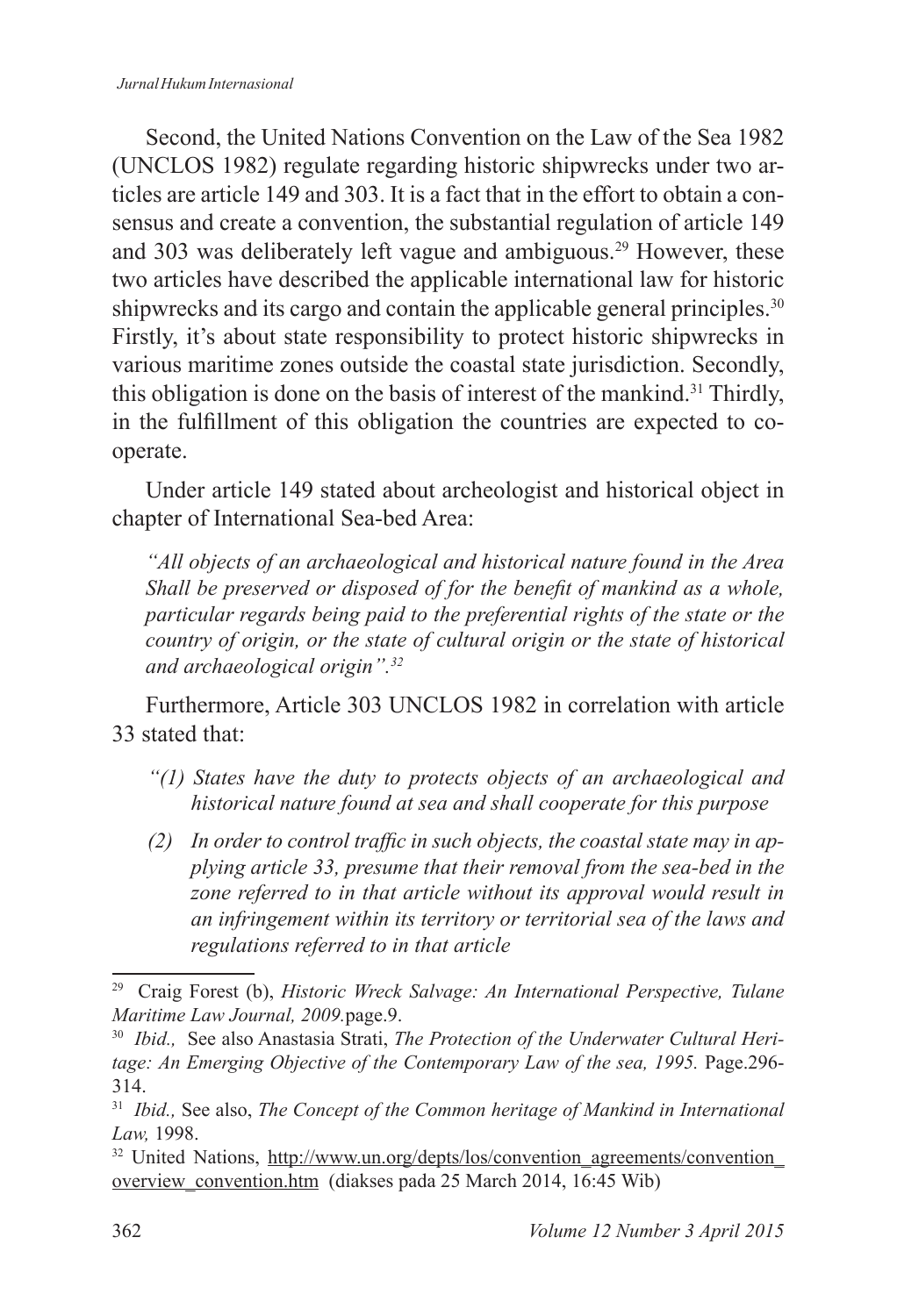- *(3) Nothing in this article affects the rights of the identifiable owner, the of salvage or other rules of admiralty, or laws and practices with respect to cultural exchanges*
- *(4) This article is without prejudice to other international agreement and rules of international law regarding the protection of objects of an archaeological and historical nature"*

It is very difficult to obtain uniform interpretation regarding these articles, for example this convention did not give any explanation regarding how the archeologist and historic object should be preserved and how is the funding. Whether the preservation intended under this article is preservation in situ or in museum. In the matter of ownership, there is obscurity about which party that should have preferential rights. <sup>33</sup> Although, it could be concluded literally that UNCLOS 1982 lead to preservation situ or if needed could be disposed by giving the rights to the flag state, the state of origin or state of cultural origin. But, based on article 303 paragraphs (1) require a country to protects objects of an archaeological and historical nature found at sea and shall cooperate for this purpose.

Third, UNESCO Convention on the Protection of Underwater Cultural Heritage 2001 (UCH Convention), this convention promoting the principle of protection and non- commercial exploitation of underwater cultural heritage such as historic shipwrecks by stating that historic shipwrecks should be protected for the benefit of mankind so the ownership of historic shipwrecks under private party is nearly impossible; the convention regulate that the protection of underwater cultural heritage is contained in four principle suc as:<sup>34</sup>

- 1) State responsibility of member state to protect underwater cutural heritage;
- 2) Preservation in situ principle;
- 3) Non- commercial exploitation principle;
- 4) Training and information sharing among member state.<sup>35</sup>

<sup>&</sup>lt;sup>33</sup> Forest., *Loc. Cit.* 

<sup>34</sup> Unesco, http://www.unesco.org/new/en/culture/themes/underwater-cultural-heritage/ 2001-convention/ (diakses pada 26 March 2014, 16:32 Wib)

<sup>&</sup>lt;sup>35</sup> "... Obligation to Preserve Underwater Cultural Heritage; Preservation as first option ;No Commercial Exploitation; Training and Information Sharing …"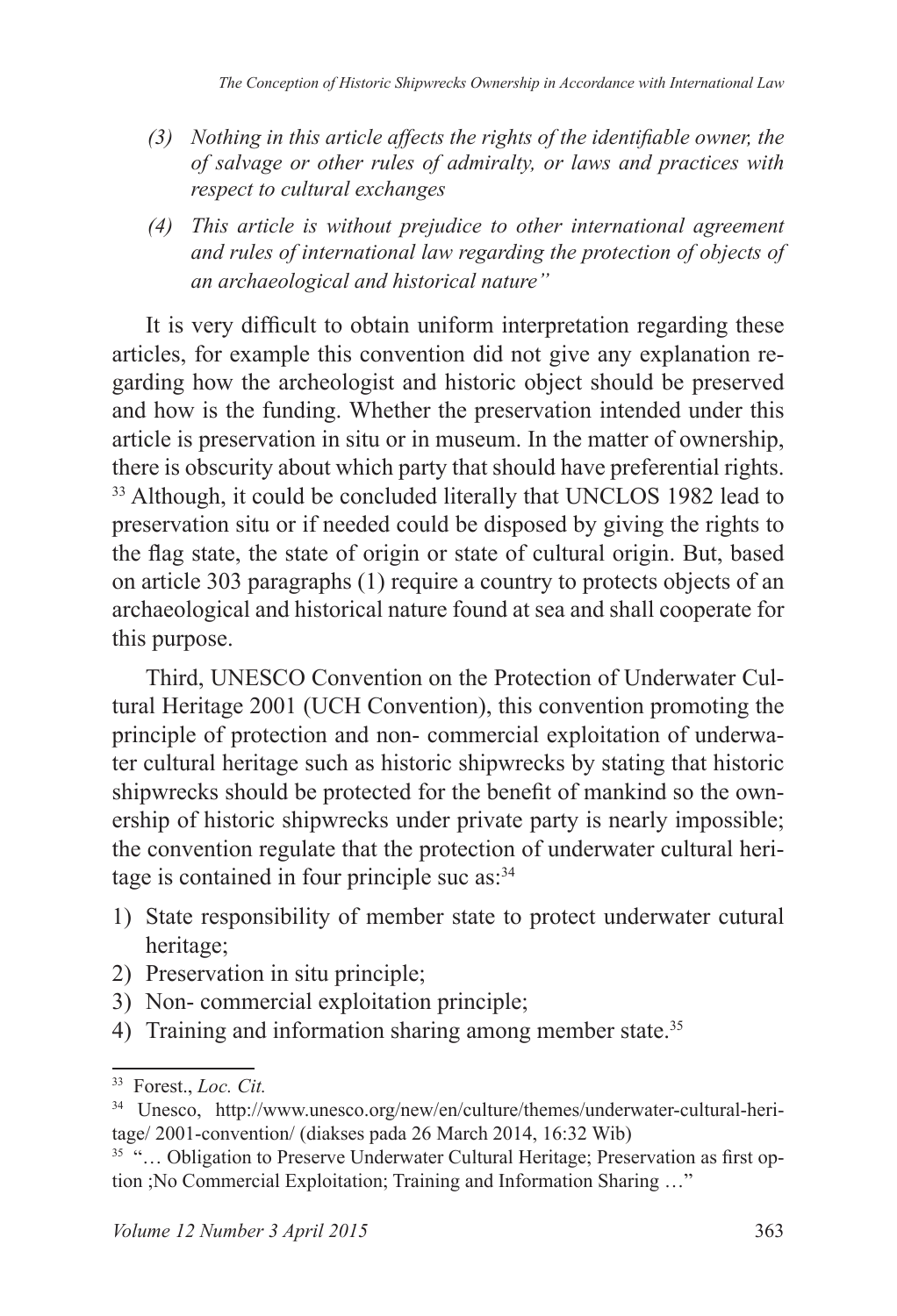Basically, UCH Convention focuses on the protection of cultural and historical value of underwater cultural heritage and never explicitly stated preferential rights related to ownership of underwater cultural heritage.<sup>36</sup> Under article 4 it's clearly stated that law of salvage and law of finds are suitable to be applied for the historic shipwrecks.37 Therefore, the finder of historic shipwrecks will not be the owner of historical shipwrecks in question, as stated below:

*"…Any activity relating to underwater cultural heritage to which this Convention applies shall not be subject to the law of salvage or law of finds, unless it:*

*(a) is authorized by the competent authorities, and (b) is in full conformity this Convention, and (c) ensures that any recovery of the underwater cultural heritage achieves its maximum protection" .<sup>38</sup>*

From the article above could be drawn several conclusions that law of salvage and law of finds still could be applied to underwater cultural heritage if: (1) the activity had a permission from competent authority; (2) conducted in accordance with the rules of UCH Convention; and (3) can ensure that the salvage activity of underwater cultural heritage conducted to protect it maximally. So, it could be concluded that the ownership of historic shipwrecks could not be used by the salvor to be traded commercially.<sup>39</sup> Therefore, the convention purpose is to treat the historic shipwrecks as underwater cultural heritage that should be preserved.

C. THE OWNERSHIP CONCEPT OF HISTORIC SHIPWRECKS UNDER SEVERAL COUNTRIES LEGISLATION

For the issue of ownership of historic shipwrecks, several countries in the world already have an exclusive regulation for historic ship-

<sup>36</sup> Guido Carducci, *New Development in the law of the Sea: The UNESCO Convention on the Protection of Underwater Cultural Heritage,Vol.96, America Society of International Law,* 2002. Hal. 420.

<sup>37</sup> Roberta Garabello, *the Negotiating Story of the Convention on the Protection on the Underwater Cultural Heritage, In the Protection of the Underwater Cultural Heritage: before abd After the 2001 UNESCO Convention 89, 2003.* page.123.

<sup>38</sup> The article could be accessed at http://www.unesco.org/new/en/culture/themes/ underwater-cultural-heritage/2001-convention/official-text/

<sup>39</sup> *Ibid .*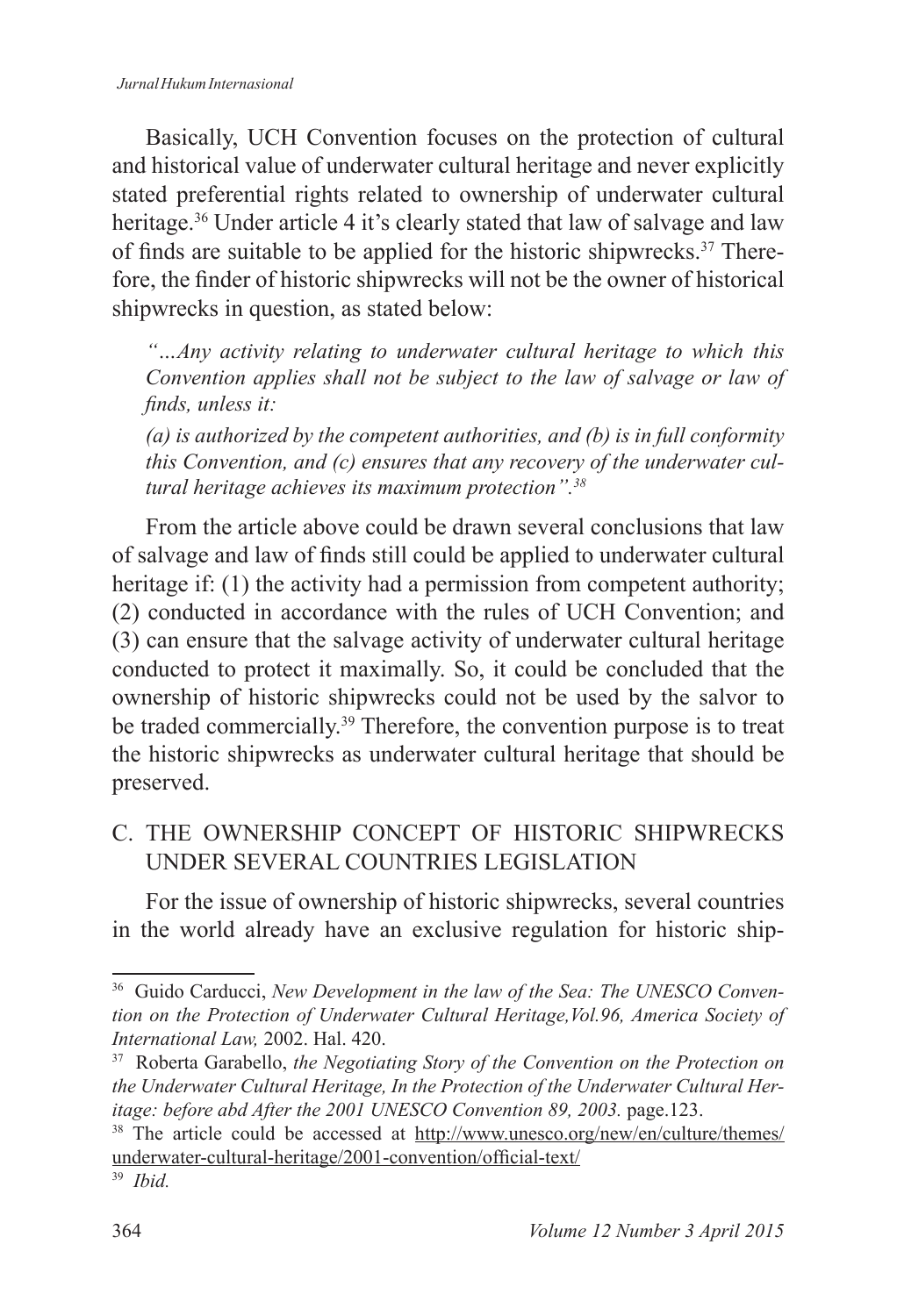wrecks such as United States, United Kingdom, Australia and Spain to settle the matter.

United States regulated about historic shipwrecks under Abandoned Shipwrecks Act 1987 (ASA). Before the adoption of ASA the ownership of historic shipwrecks will be determined by in rem process especially in maritime case by using law of finds and law of salvage.<sup>40</sup> Under American Law, in relation to these two concepts of claiming the ownership of historic shipwrecks that is found by or salvaged, the finder/ salvor should filled a claim to the court.<sup>41</sup> The court jurisdiction is based in the "maritime causes of action" that is started and continue as in rem process.<sup>42</sup> Furthermore, the enforcement of ASA replace the use of law of salvage and law of finds, which automatically give a right for the historical shipwrecks in question to the country where the shipwreck is located.<sup>43</sup> In accordance with part 43 *United State Code* (U.S.C.) 2105, *Rights of ownership* sub-chapter 43 *Chapter* 39 U.S.C. 2105(a) *Section 6*, 28 April 1988 stated that United States asserts title to any abandoned shipwreck that is  $(1)$  embedded<sup>44</sup> in submerged lands<sup>45</sup> of a State;(2) Embedded in coralline formations protected by a State on submerged lands of a State; or (3) On submerged lands of a State<sup>46</sup> and is included

<sup>40</sup> Russell G. Murphy, *The Abandoned Shipwreck Act Of 1987 In The New Millennium: Incentives To High Tech Piracy?, Ocean And Coastal Law Journal, Vol . 8,2003 .* Hal.169-170. Lihat Juga Thomas J. Schoenbaum, *Admiralty And Maritime Law,* 4th Ed,2004.page.7.

<sup>41</sup> Linsey Gleason, "*Possession" And The Abandoned Shipwreck Act: Promoting The Discovery Of Historic Shipwrecks And Preventing An Unconstitutional Destruction Of Federal Admiralty Jurisdiction, Michigan State Law Review, Winter 2007,* Page.4. 42 *Ibid .*

<sup>43</sup> *Ibid .*

<sup>44</sup> *The term "embedded" means firmly affixed in the submerged lands or in coralline formations such that the use of tools of excavation is required in order to move the bottom sediments to gain access to the shipwreck, its cargo, and any part thereof; 43 U.S.C. 2102, Definitions Section 3 of ASA.*

<sup>45</sup> *Ibid .,* "…(1) that are "*lands beneath navigable waters*," as defined in section 2 of the Submerged Lands Act [43 U.S.C. 1301]; *Lands beneath navigable waters are defined as "all lands permanently or periodically covered by tidal waters . . . seaward to a line three geographical miles distant from the coast line of each such state . ., or as heretofore approved by Congress, [such boundary] extends seaward (or into the Gulf of Mexico) beyond three geographical miles ." 43 U .S .C . § 1301(a)(2) . This limit extends to nine nautical miles for Florida, Texas and Puerto Rico . Id . § 1301(b) .*

<sup>&</sup>lt;sup>46</sup> "State" means a State of the United States, the District of Columbia, Puerto Rico,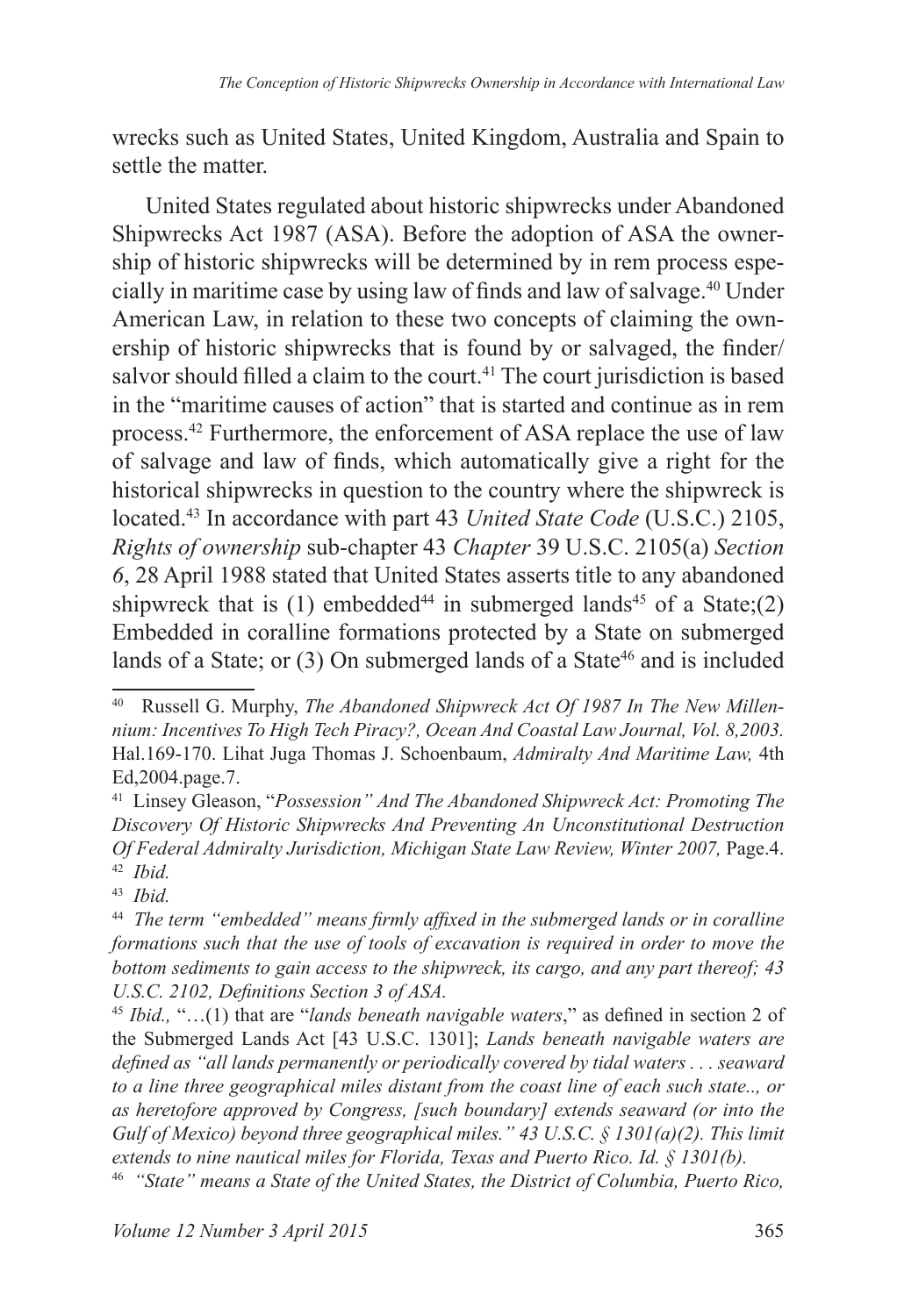in or determined eligible for inclusion in the National Register<sup>47</sup>.

United Kingdom regulate about historic shipwrecks under Protection of Wrecks Act 1973. Which regulate about the protection of shipwrecks with its historic, archeologist and artistic value. This matter is regulated under the authority of National Heritage organizations Department for Culture, Media and Sport (DCMS) *. 48* The historic shipwrecks are under the jurisdiction of United Kingdom if it's located in United Kingdom territorial water. The historic shipwrecks will be protected in the protected zone. So, to visit the historic shipwrecks site will need the permit from the competent authority and the permit only will be given to the professional divers.<sup>49</sup>

Australia regulate about historic shipwrecks under the Historic Shipwrecks Act 1976 (HSA). Generally, HSA give an authority to the minister to declare all the shipwrecks located under territorial water of Australia and with minimum aged 75 years old to be protected under Australia jurisdiction.<sup>50</sup> The HSA purpose is to protect the historic shipwrecks in order the value contain in it preserved also to the interest of recreation, scientific and education.<sup>51</sup>

Furthermore, Spain regulate about ownership of historical shipwrecks in Spanish Historical heritage law No. 16 of 1985. Under this regulation in article 14 stated that cultural heritage located under Spain Territorial water will be protected whether it's movable or un-movable. This regulation is the reflection of UNESCO convention on protection of underwater cultural heritage 2001 (UCH Convention) where the Spain is one of early signatories. In the other side, even though Spain already ratified the UCH Convention but there is no any prohibition to the member countries to make bilateral treaty for the protection of historic shipwrecks. Usually, the treaty concluded between states of

*Guam, the Virgin Islands, American Samoa, and the Northern Mariana Islands .*

<sup>&</sup>lt;sup>47</sup> Ibid., the term "National Register" means the National Register of Historic Places *maintained by the Secretaryof the Interior under section 101 of the National Historic Preservation Act [16 U.S.C. 470a];*

<sup>&</sup>lt;sup>48</sup> Wreck and salvage law could be accessed at file:///E:/Wreck%20and%20salvage%20law%20-%20Detailed%20guidance%20-%20GOV.UK.htm

<sup>49</sup> *Ibid .*

<sup>50</sup> *Ibid .*

<sup>51</sup> *Ibid .*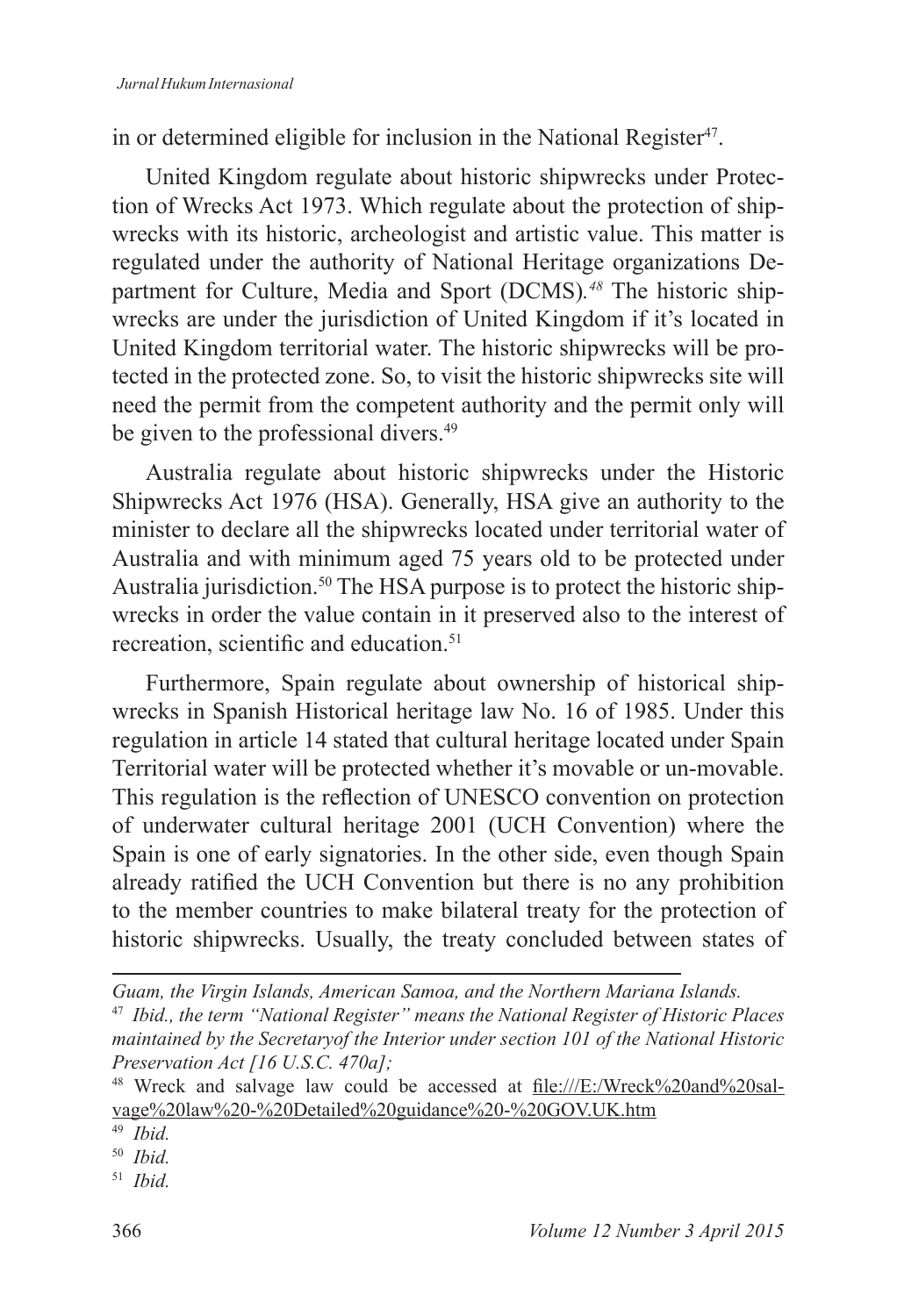historical or archaeological origin.<sup>52</sup> Spain already concluded several treaties regarding underwater cultural heritage with several countries for example with United Kingdom in Cultural Convention between the government of the United Kingdom of Great Britain and Northern Ireland and the Government of Spain 1960, with Brazil (1960), Venezuela (1973), and Ecuador (1975).<sup>53</sup>

Under the law of Spain, Spain has not abandoned or relinquished ownership or other interest except by specific action. This stance has been proven under the case of Nuestra Senora de las Mercedes.<sup>54</sup> In this case Spain, questioned the rights of Odyssey (commercial salvage firm) to salvage historic shipwrecks that later identified as Spain Shipwrecks Nuestra Senora de las Mercedes which contain around 900.000 coins. Spain claim that Odyssey violates the law of Spain therefore should be responsible for the damaged caused. Finally, the court decides that Odyssey should paid compensation to the Spain.<sup>55</sup>

### D. THE OWNERSHIP CONCEPT OF HISTORIC SHIPWRECKS AT INTERNATIONAL PRACTICE

The law of historic shipwrecks has remained largely undeveloped until recent years, when technology improved to the point that it became possible and feasible for companies to undertake search and salvage operation.<sup>56</sup> Since 1985, The case of La Galga and Juno and Titanic have laid a foundation for understanding substantive law and jurisdiction in historic shipwrecked salvage and recently the case of Black swan is now testing the previous determination.<sup>57</sup>

The case of La Galga and Juno is about two Spain Vessels that drown in Virginia territorial water around 1750 and 1802. La Galga is a ship

<sup>52</sup> Esposito. C. dan Fraile. C. The Unesco Convention on Underwater Cultural Heritage: A Spanish View, (Leiden dan Boston: Martinus Nijhoff Publishers, 2004). 53 *Ibid .*

<sup>54</sup> *Odyssey press release,* 18 Mei 2007. Could be accessed in www.odysseymarine. com/news-media.htm.

<sup>55</sup> *Ibid .*

<sup>56</sup> Brooke Wright, *Keepers,Weepers, or no finders at all: the effect of international trends on the exercise of U .S . Jurisdiction and Substantive law in the salvage of historic wrecks, Tulane Maritime Law Journal,2008 .* Page.2. 57 *Ibid .*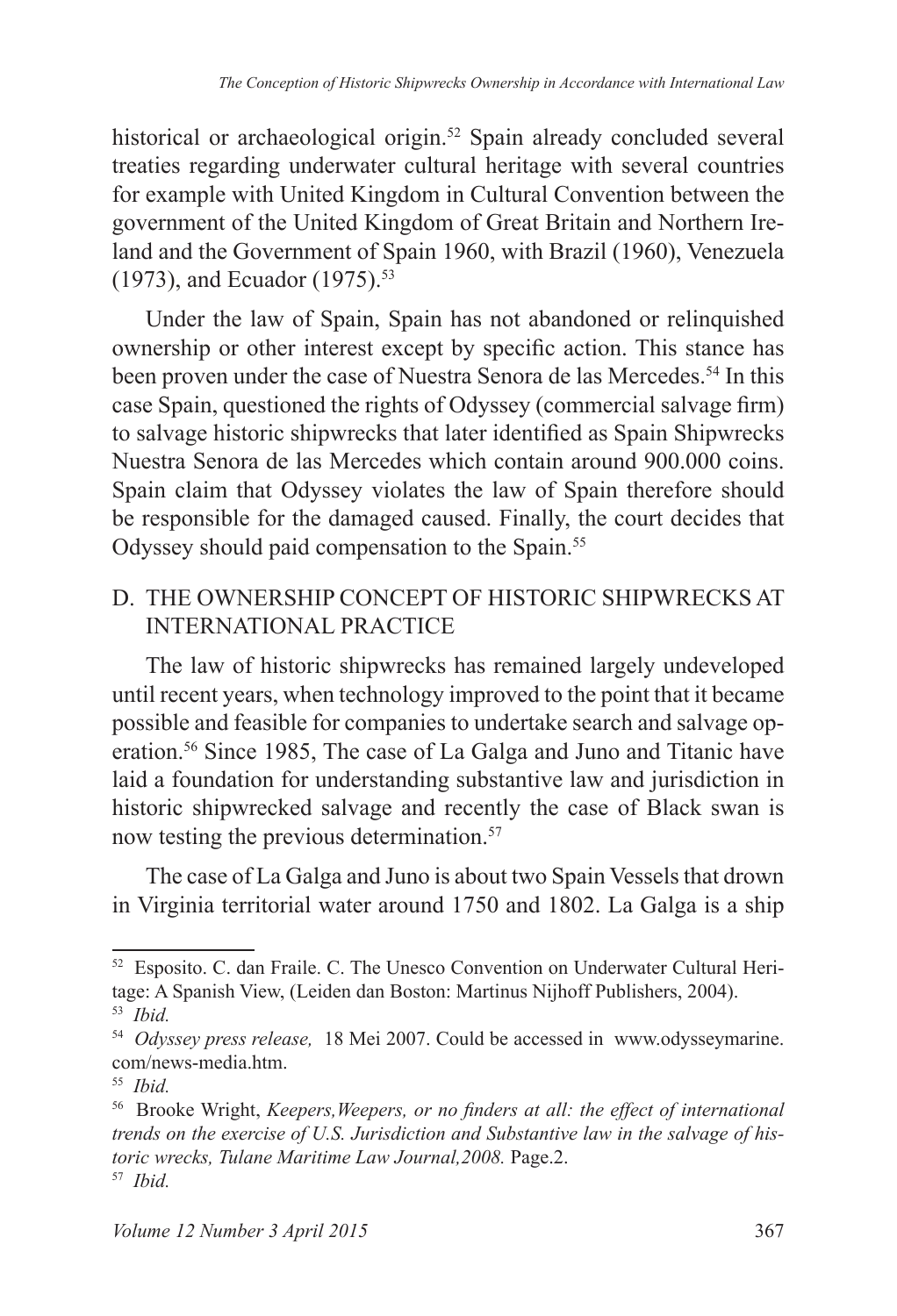under the command of Spain navy that had mission to protect a convoy of Spanish merchant ships, while transporting battalion of marines, some Spanish Royal Property, and some English prisoners to Spain.<sup>58</sup> However, La Galga encountered hurricane and drown. Not far from the wreck of la Galga drown the wrecks of Juno. The Juno, a thirty-fourgun frigate, was commissioned in the Spanish Navy in 1790. She set sail from Veracruz, bound for Spain, on January 15, 1802.<sup>59</sup> She carried soldier and their families, plus various civilian officials. While still near America, the Juno was overcome by a strong storm.<sup>60</sup> Although Spain ordered an investigation, the Juno was not discovered until the wrecks of La Galga was also found in the late 1990s.<sup>61</sup>

Two hundred years later maritime salvage companies Sea Hunt salvage La Galga and Juno under the permission of Virginia Marine resources Commission. In this case Virginia submits a claim of ownership for La Galga and Juno in accordance with ASA 1987 that giving a right to the state of territorial water where the abandoned shipwrecks located. To avoid intervention from other parties in the salvage operation that being conducted, Sea Hunt filled a in rem process that asked the court to declare that those shipwrecked never been a subject to Spain Prerogative jurisdiction and subject to ASA and law of finds.<sup>62</sup> Alternatively, Sea Hunt asks for the salvage award for its operation to be granted.

Regardless, La Galga and Juno are warship, these two shipwrecks are subject to rule of express abandonment in accordance with precedent from fourth circuit in the case of Columbus-America.<sup>63</sup> Sea Hunt is Success in proving that through 1763 treaty Spain explicitly already abandoned its right over La Galga therefore the right over La Galga

<sup>58</sup> *Ibid .*

<sup>59</sup> Kevin Berean, *Seahunt, INC. v. The Unidentified Shipwrecked Vessel or vessels: How the Fourth Circuit Rocked the Boat,* Brooklyn law review, 2002. Lihat juga http://www.admiraltylawguide.com/circt/4thseahunt.html.

<sup>60</sup> *Ibid .*

<sup>61</sup> *Ibid .*

<sup>62</sup> *Sea Hunt v. Unidentified Shipwrecked Vessel*, 221 F. 3d 634 - Court of Appeals, 4th Circuit 2000 - Google Scholar could be accessed http://csc.noaa.gov/data/Documents/ OceanLawSearch/Sea%20Hunt,%20Inc.,%20221%20F.3d%20634%20%284th%20 Cir.%202000%29.pdf

<sup>63</sup> *Ibid .*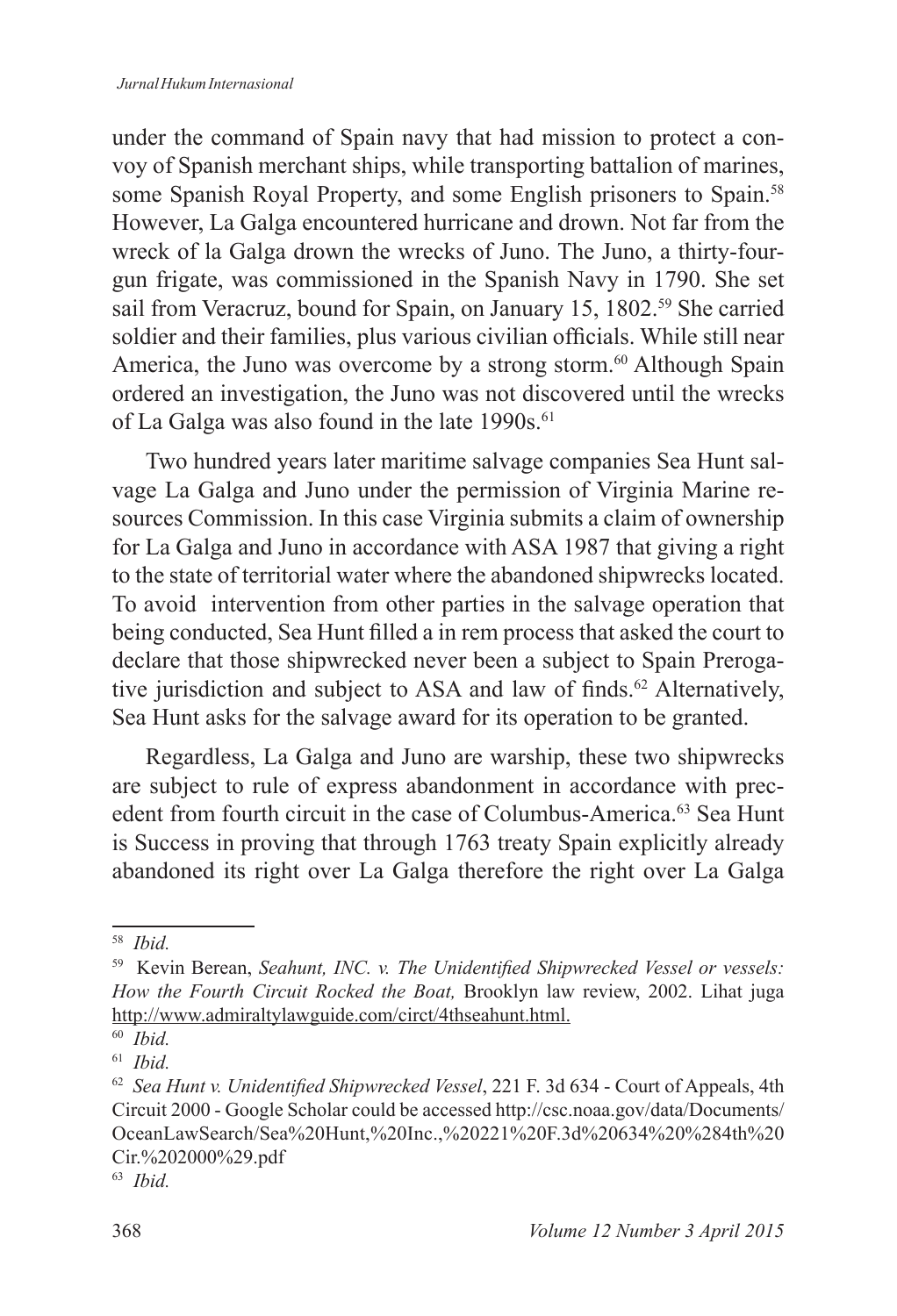is under Virginia government.<sup>64</sup> In accordance with ASA, Sea Hunt is permitted to continue its salvage operation.<sup>65</sup> On the other hand, there is no any proof that Spain already abandoned Juno therefore the Spain still has right over Juno in accordance with ASA. Furthermore, the issue whether Sea Hunt is entitled to the salvage awards for its salvage operation is a pending issue.

In May 2007, Odyssey announced its discovery of shipwrecks in Atlantic Ocean. The shipwrecks contain of 600.000 silver coins, a hundreds of gold coins and another artifact.<sup>66</sup> All the coins and artifact are being exported to the United State with valid and legal import permit in accordance with law. As a response, Spain filled a suit against Odyssey in Tampa Court, Florida. In accordance with Spain administrative document the shipwreck that was found named Nuestra Senora de Las Mercedes that sailing from Montevideo to Cadiz in 1804, a Spanish Ship, therefore it's belong to Spain. The Tampa Court forced Odyssey to disclose the location of the shipwreck. In the end, Spain asks all the Coins to be given to Spain on the basis that the coin is Spain to have.<sup>67</sup> Black swan drew where the position of American Court in exercising its jurisdiction over historic shipwrecks that located in international water.

In the other case, Titanic is arguably the most famous shipwreck in history, and it facts are well known. After she sank in 1912, her Wreckage lay over 12.000 feet of water, undiscovered, until 1985.<sup>68</sup> At that time, a joint French-American expedition began the salvage operation. In 1987, thirty-two dives successfully recovered 1800 artifacts. These artifact were taken to France for conservation and in 1993, France awarded title to the artifacts to an American Company, the predecessor of RMST. Also in 1993, RMST brought a suit in rem in the Eastern District of Virginia against artifacts recovered during these dives and against the vessel itself.<sup>69</sup> In adjudicate this case, the court use con-

<sup>64</sup> *Ibid .*

<sup>65</sup> *Ibid .*

<sup>66</sup> http://www.shipwreck.net/blackswan.php,21:13 (*Black swan project overview)*

<sup>67</sup> *Ibid .*

<sup>68</sup> Paul R. Spencer, *Broadcasting Video Online From 5000 Feet Underwater: A Proposal To Help Ensure An Archaeological Duty Of Care For Historic Shipwrecks, California Western Law Review, 2012 .* Page. 3. 69 *Ibid .*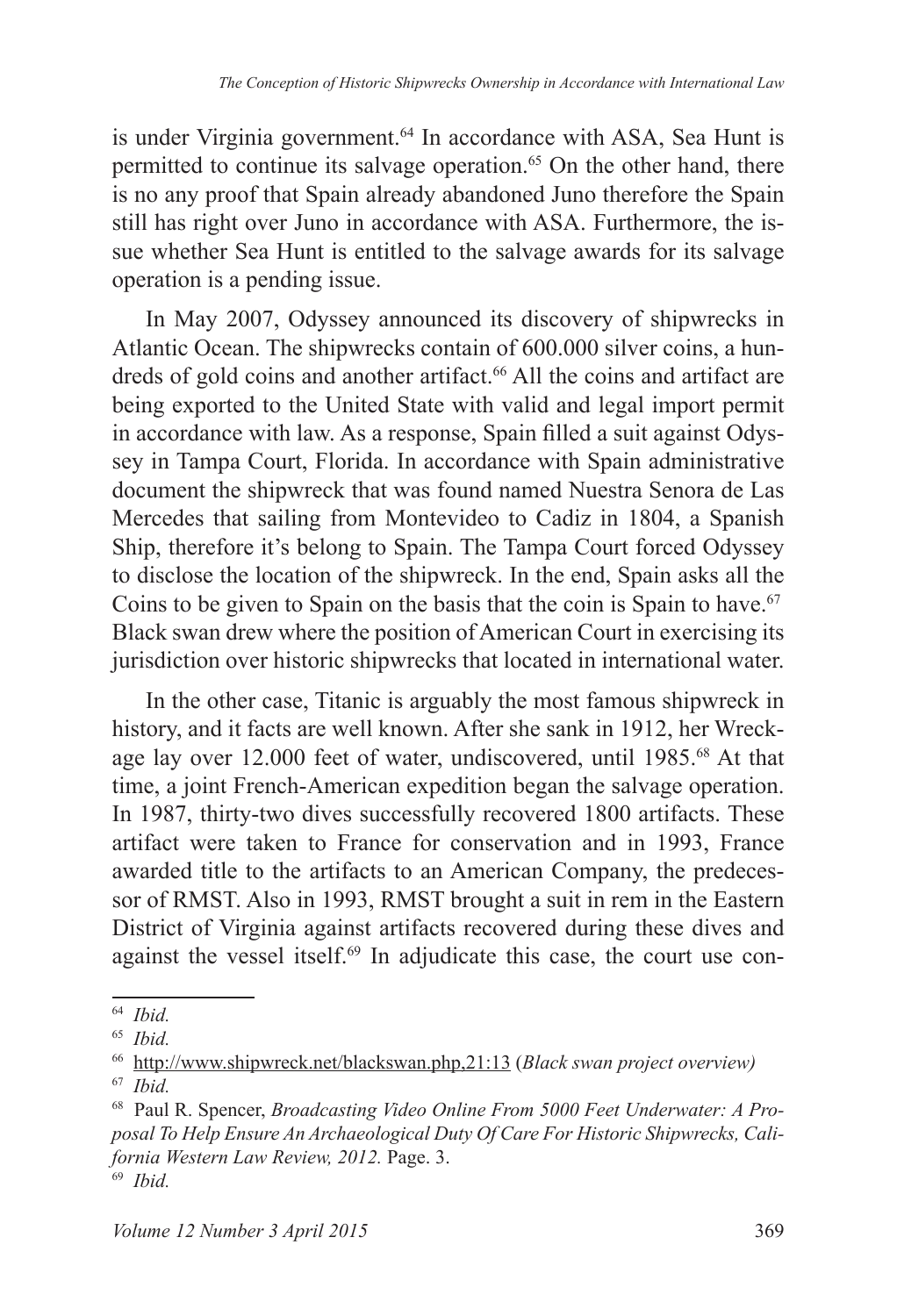structive in rem jurisdiction to the remains of Titanic by taking two artifacts of Titanic to the court. The base of using in rem jurisdiction upon historic shipwrecks that located under international water is rests upon the fiction that res is not divided and... Possession of some of it is constructively possession of all.<sup>70</sup> This consideration is drawn from the maritime law history, from the creation of jus gentium until constitution of federal court jurisdiction over all the maritime cases.<sup>71</sup> Jus gentium is a concept of rule that based on the acceptance by common consent of civilized communities of rules designed to foster amicable and workable commercial relations<sup>72</sup>

In the end, the case is settled through Titanic Maritime memorial Act 1986 ("Titanic Act").<sup>73</sup> This Titanic Act is a base of consultation between United Sates, United Kingdom, Canada and France for the research and conservation. In June 18, 2003 United Kingdom ratified the convention and in June 18, 2004 United States become the second state that ratified it. Titanic become one example of Country cooperation to protect historical shipwrecks and avoid conflict between party of interest.<sup>74</sup>

## **III. THE OWNERSHIP CONCEPT OF HISTORIC SHIPWRECKS UNDER INDONESIAN LAW**

A. THE OWNERSHIP CONCEPT OF HISTORIC SHIPWRECKS IN ACCORDANCE WITH INDONESIA REGULATION

Under Indonesia Constitutional law 1945, Article 32 paragraph 1 stated that state guarantees the Indonesian national culture amid the civilization of the world, with freedom of the community in maintaining and developing the cultural values.<sup>75</sup> As mention in the preamble of In-

<sup>70</sup> Marian Keigh Miller, *Underwater cultural heritage: is the Titanic still in peril as courts battle over the fuure of the historical vessel?, Emory international law review*, 2006. page.16.

<sup>71</sup> *Ibid .*

<sup>72</sup> *Ibid .*

<sup>73</sup> Titanic Act, *the RMS Titanic Maritime Memorial Act 1986, it could be accessed at* https://www.govtrack.us/congress/bills/112/s2279/text

<sup>74</sup> *Ibid .*

<sup>75</sup> Indonesia, Constitutional Law year 1945, the fourth amendment, published by Secretary-General and Registrar of the Constitutional Court of the Republic of Indonesia, 2010. (*Undang-undang Dasar Negara Republik Indonesia 1945, perubahan keempat,*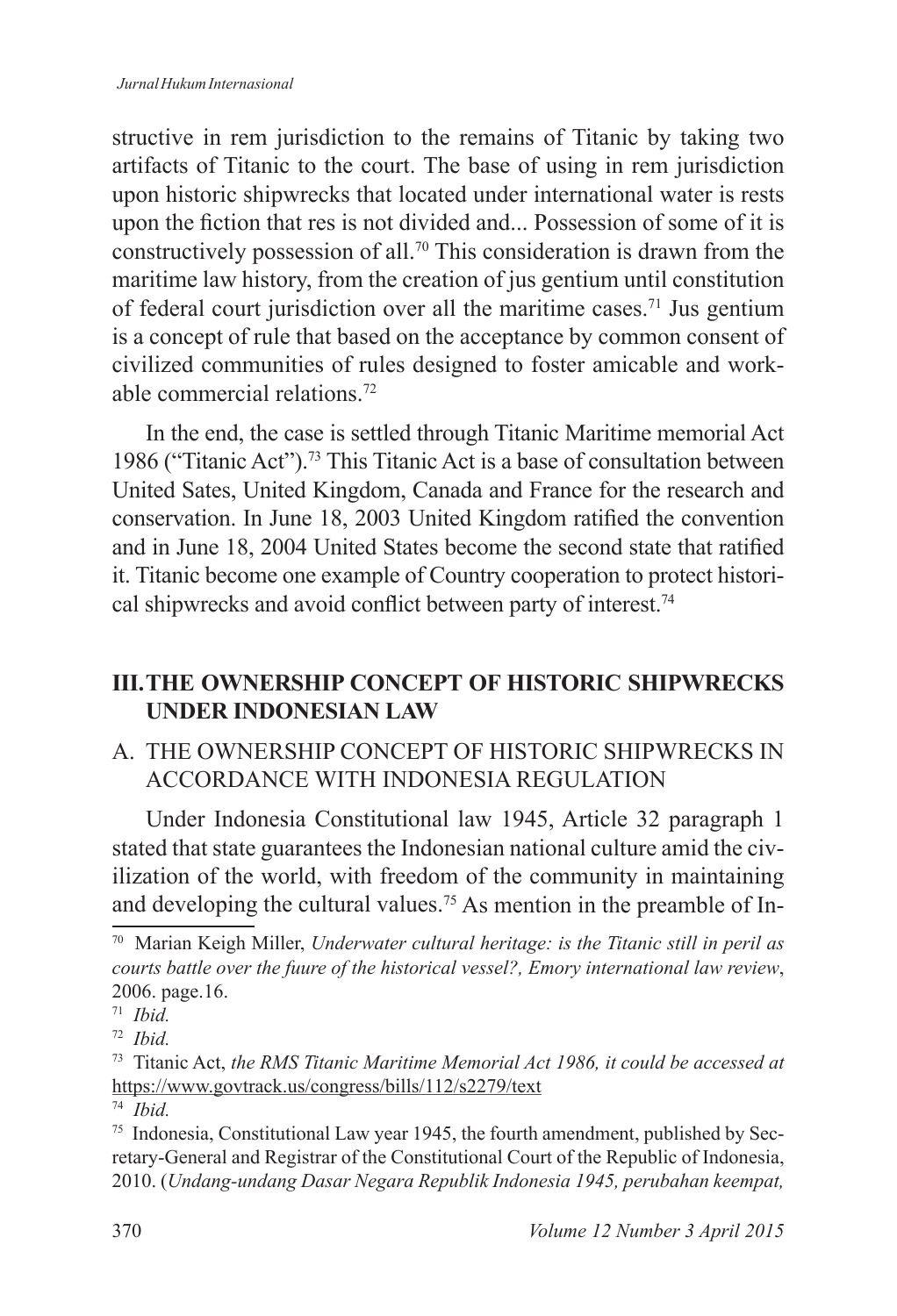donesia constitutional law *Undang-undang Dasar 1945* regarding cultural heritage it stated in accordance with *Ketetapan Majelis Permusyawaratan Rakyat No . II/MPR/1988* that Indonesia cultural heritage that reflects the noble value of the nation, must be protected, nurtured and developed to strengthen appreciation and practice of Pancasila, improve the quality of life, strengthen national identity, strengthen self-esteem and national pride, strengthen the spirit of national unity and able to be a driving force for the realization of Country goals in the future.

 In relation thereto, it is a responsibility of government to take all the necessary steps for the effort of protection the countries cultural heritage. Indonesia regulate about protection of cultural heritage including historic Shipwrecks under law No. 5 of 1992 as amendment to law No. 11 of 2010 regarding cultural heritage. The regulation is created as a concrete step to improve the welfare of the people and as well as raise the nation civilization through cultural heritage.<sup>76</sup>

In accordance with this regulation all the cultural heritage that aged for 50 years or more will be regarded as cultural heritage. Therefore, if a shipwreck has aged for 50 years or more, it will be regarded as historical shipwrecks. In the term of ownership, this regulation defined ownership as the strongest rights upon cultural heritage by taking into account its social function and duty to preserve.<sup>77</sup> As general this regulation allows the ownership of cultural heritage for individual, country, foreigner or foreign corporation that having domiciled in Indonesia. However, under article 26 paragraph 4 this regulation prohibit any activity of salvaging or searching of historical shipwrecks without permit in Indonesia territorial water and violation of this regulation will be given a penal sanction as mention in article 103. Furthermore, Indonesia government already issued a policy that all the salvaging operation of historical shipwrecks in

*diterbitkan oleh Sekretaris Jenderal dan Kepaniteraan Mahkamah Konstitusi republik Indonesia, 2010*)

<sup>76</sup> An article by Junus Satrio A., notable expert the head of Indonesia Archaelogy experts, ex-vice chairman of Directorate for Cultural heritage preservation and Museum (*Direktorat Pelestarian cagar Budaya dan Permuseuman)*, Ministry of Culture and Education. It could accessed through http://iaaipusat.wordpress.com/2012/03/17/ perlindungan-warisan-budaya-daerah-menurut-undang-undang-cagar-budaya/

<sup>77</sup> Indonesia, Law no.11 of 2010, Art. 1 pargraph (7). (*Indonesia, Undang-undang tentang Cagar Budaya, Pasal 1 ayat (7), LN 2010 NOMOR 130, TLN 5168).*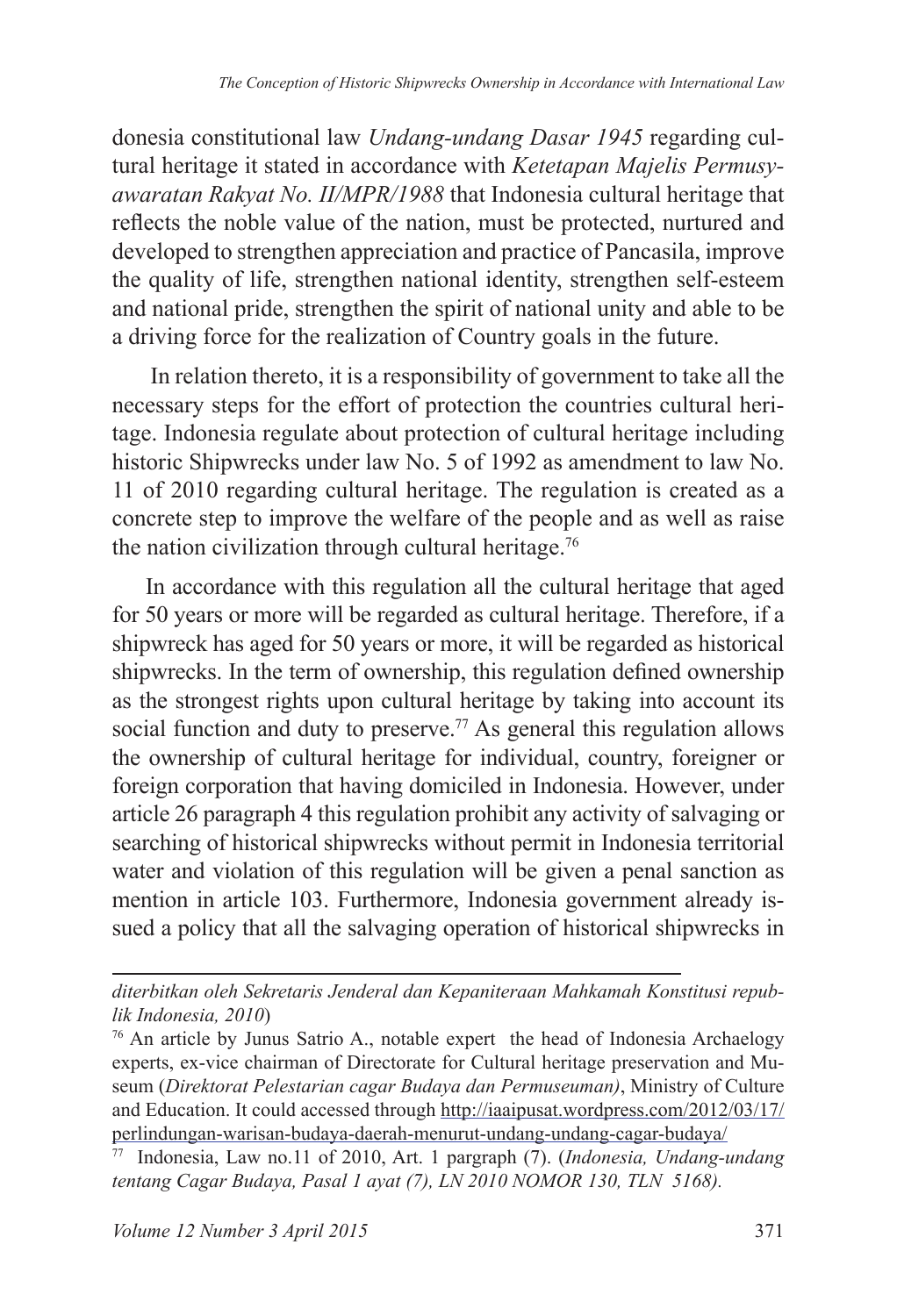Indonesia will be disallowed except for researh.<sup>78</sup>

On the other side, Indonesia President Decree No.12 of 2009 issued that underwater cultural heritage still accessible to be salvaged and utilized. Further under Indonesia law No.1 of 2014 about the management of Coastal Area and small islands, historical shipwrecks is defined as resources that could be exploited economically. In practical level, practical reason also being a basis of the prevailing of President Decree No.12 of 2009 over Law No.11 of 2010.<sup>79</sup>

This condition causes a conflict of interest between the two ministries involved, the Ministry of Education and Culture and the Ministry of Maritime Affairs and Fisheries. As a result, since 2010 when Law No. 11 of 2011 has been issued on cultural heritage, the two ministries agreed to do a moratorium on granting permits removal of historic shipwrecks as well as the issuance of ownership permit.

## B. THE OWNERSHIP CONCEPT OF HISTORIC SHIPWRECKS IN ACCORDANCE WITH INDONESIA PRACTICE

Since the last decade several historical shipwrecks had been found under Indonesia water. Indonesia actively involved under several claims of historical shipwrecks that found within its territories. There are several landmark case occurred that involved Indonesia Government in the case of Historical ownership.

1. Flor De la Mar Historical Shipwrecks

At the of 1511, one of Portuguese ship under the command of Alfonso d'Alburque which sail for collecting the rich of the east drown under Malacca Strait. The Ship was named after *Flor de la Mar* Convoy which contains gold that taken from Malacca Sultanate. In 1989, Indonesia government granted permission to the Singapore Salvage Firm to search for the Flor de la Mar shipwrecks. The year after, the Salvage firm found the shipwrecks under Indonesia water in Malacca Strait. Upon the finding, Malaysia claims the ownership of the Flor de la Mar belong to Malaysia, because the shipwrecks contains the prop-

<sup>78</sup> Junus Satrio A. *Op . Cit .*

<sup>79</sup> Direct interview with Junus Satrio Atmodjo,*Op .Cit .*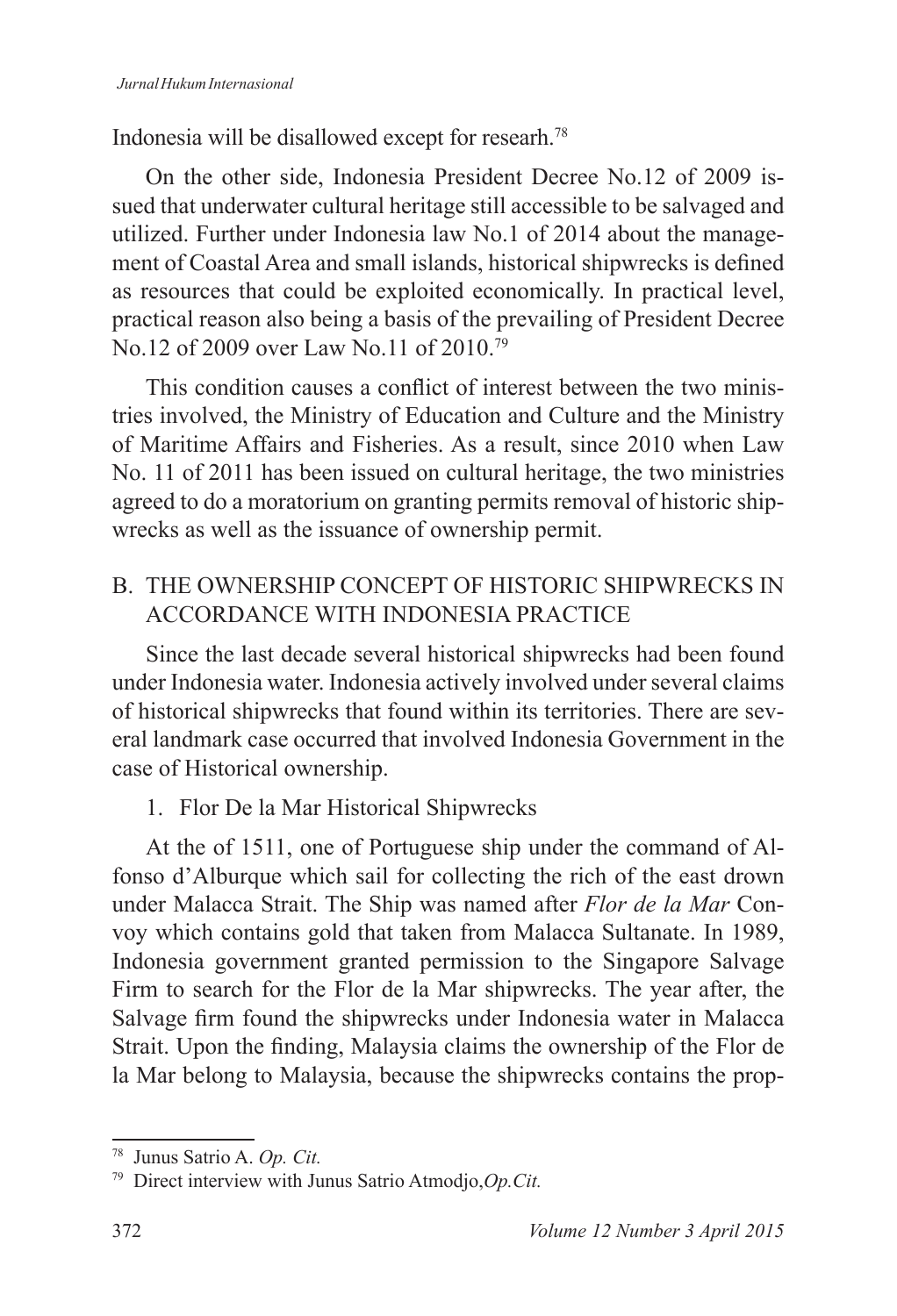erty which taken from Malacca Sultanate. <sup>80</sup>

Based on *Republik* Newspaper in 18 March 1993, the case will be brought upon the International Court of Justice, Malaysia stated that Indonesia Government is not responsive enough to settle the case of historical shipwrecks ownership. However, until the end both countries ownership claims was never been settled.<sup>81</sup>

2. Geldermalsen Historical Shipwrecks

Around 1986-1987, Indonesia involved under historical shipwrecks ownership with Netherland under the case of *Geldermalsen*. *Geldermalsen* was a ship owned by VOC (*Verenigde Onstindische Compagnie)* which drown at Riau, Indonesia territory. In 1985, Michael Hatcher salvages the *Geldermalsen* without permit from Indonesia Government.<sup>82</sup> Indonesia government stated that such salvage was an act of looting from Indonesia.

On 18 April- 2 may 1986<sup>83</sup> all the material such as a vase that was salvaged from *Geldermalsen* had been auction in Christie Auction House which sold out for 10 Million Dollar at that time.<sup>84</sup> The auction price was never been returned to the Indonesia Government. This case was a lost for Indonesia Government which triggers the awareness of Indonesia Government to take a serious action to mitigate such case to  $\alpha$  occur in the future.<sup>85</sup>

<sup>80</sup> Robert F Marx and Jenifer Marx, *The Search for Sunken Treasure: Exploring the World's Great Shipwrecks* (Toronto: Key Porter Books, 1993), Hal. 65-66. Lihat juga "Malaka Tuntut Harta Karun *Flor de la Mar* dari Indonesia" dalam republika 18 Maret 1993. Hal.1.

<sup>81</sup> *Ibid .*

<sup>82</sup> Arvin CC Mogot, Pengaruh Tenggelamnya Kapal Asing Beserta Isinya di Perairan Indonesia terhadap Kedaulatan Indonesia atas Wilayah Perairannya (Studi tentang Kapal Geldermalsen yang Tenggelam di Perairan Indonesia Tahun 1752) (*The Impact of a Foreign Shipwreck and Its Treasure Found in Indonesian Waters on Indonesian Jurisdiction Over Its Territorial Waters (the Geldermalsen/1752 Case Study*)), (Yogyakarta: Universitas Gadjah Mada, 1993), Page.68-69.

<sup>83</sup> *International journal of nautical Archaelogy,* Vol.17, November 1988 could be accessed at http://onlinelibrary.wiley.com/doi/10.1111/j.1095-9270.1988.tb00672.x/abstract (22 May 2014, 04:46 Wib).

<sup>84</sup> Patrick J. O'keefe¸*Op . Cit .,* Page.6-7.

<sup>85</sup> Direct interview with Indonesia Government Authority Siti Zainab, a staff under Ministry of Maritime and Fisheries under *Panitia Nasional pengangkatan Benda Ber-*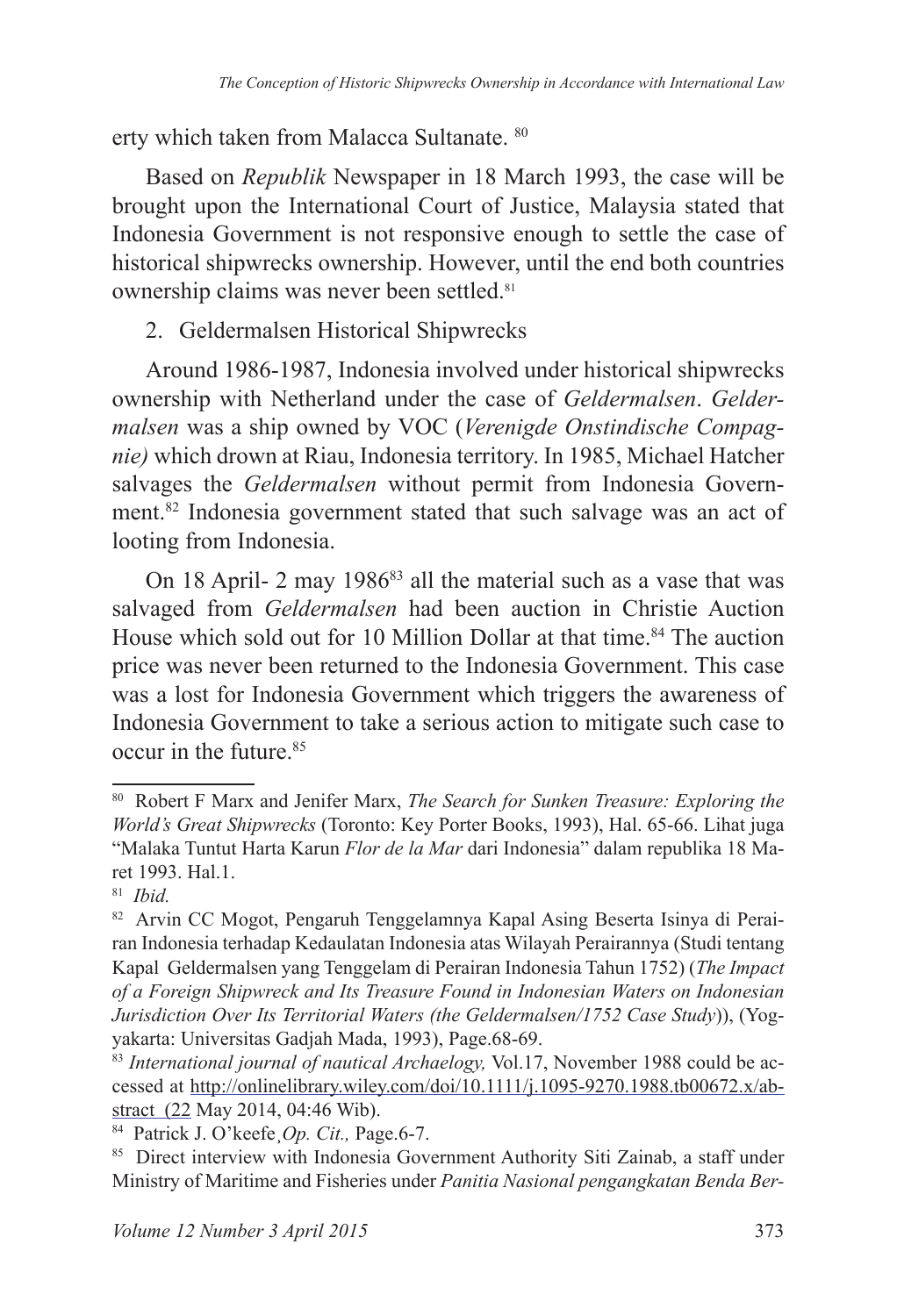### 3. Belitung Historical Shipwrecks

In 1998, a local fisherman accidentally found the wrecks of Arabian ship which contains Tang dynasty material. As the result, Government of Indonesia take an action to prevent the looting to develop further by assigning New Zealand Salvage Company to salvage all the wrecks of the historical shipwrecks without public knowledge.<sup>86</sup>

In two years after permit to salvage the shipwrecks was granted to Seabed Exploration, Seabed Explorations salvage around 63.000 artefact which after sold to the government of Singapore under the price of 32 Million Dollar.87 Singapore government build a museum to display the Belitung Shipwrecks and working together with Smithsonian Institution to exhibit it to the world for 5 years exhibition plan trip.<sup>88</sup>

However, Indonesia Government act which granted permit to salvage for commercial purpose create a controversial because such action is contravened with Underwater Cultural heritage convention which promote to protect Under water Cultural Heritage. Actually, Indonesia Government Action is a legal action under Indonesia Law number 5 year 1992 regarding Cultural Heritage. Such regulation allowed Government to grant a permission to salvage Underwater Cultural heritage in Indonesia's water because all of underwater cultural heritage belong to the country and need to be preserved.<sup>89</sup>

Furthermore, Under Indonesia Presidential Decree number 25 year 1995 stated that to the company that salvage the Underwater Heritage will be given a compensation which will be paid from Government Budget. Unfortunately, at the end of Indonesia Government only obtain 5 million Dollars from the total selling price. Practically counting, if Singapore Museum give a tariff around 8 dollar for every entries like

*harga Asal Muatan Kapal yang tenggelam*.

<sup>86</sup> Patrick Coleman, *Unesco and The Belitung Shiwrecks: The need for a Permissive definition of "Commercial Exploitation", George Washinton International Law Review,* Vol.45. Page.847. could be accessed at docs.law.gwu.edu/stdg/gwilr/PDFs/45- 4/6-%20Coleman%20Note.pdf

<sup>87</sup> *Ibid .*

<sup>88</sup> *Ibid .*

<sup>89</sup> *Elizabeth Burruman, From the President: The Belitung Shipwrecks,* Archaeology, sept-Oct, 2011. Dapat diakses di http://archive.archaeology.org/1109/departments/ president.html.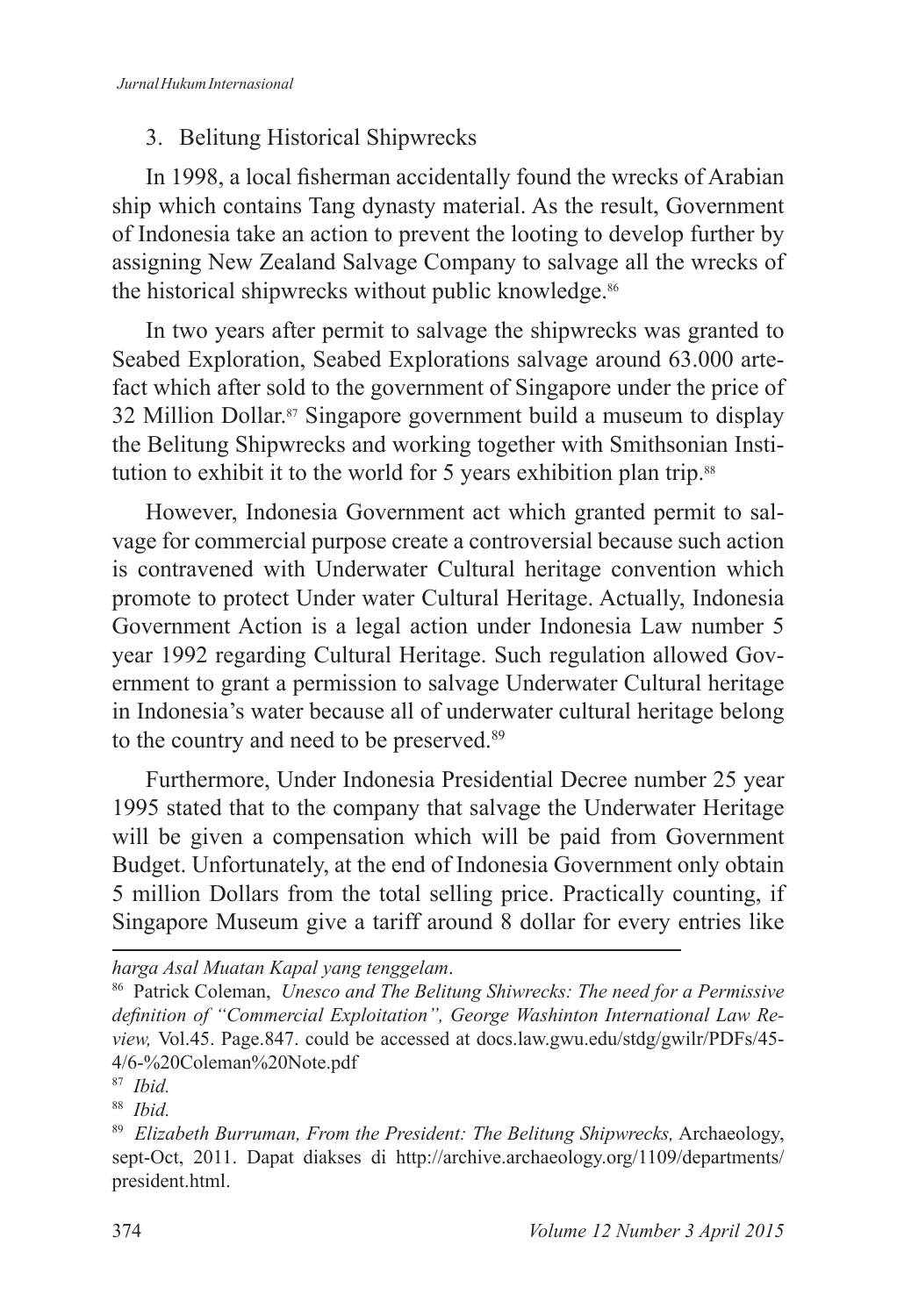Vase Museum in Sweden, within 4 years all the money the Singapore Government had spent for buying the Belitung Shipwrecks will be returned<sup>90</sup>

In recent years, Indonesia enacted a new Regulation Law No. 11 year 2010 regarding cultural heritage which preserved and protect the Historical Shipwrecks from commercial salvage. Under the new law, Indonesia prohibit any party to salvage historical salvage under Indonesia water<sup>91</sup>

### **IV. CONCLUSION**

The journey of historical shipwrecks ownership is not a new issue but the problem arise is getting more complicated since the development in diving technology. The access to the historic shipwrecks is getting easier which attract a lot of party with interest to search and claim it. Several cases mention above such as La Galga and Juno or Black Swan prove proved to the world how costly and difficult are the competition upon ownership claim of historical shipwrecks.

International Community has already strike to define about ownership claim upon historical shipwrecks among the countries or parties involved through several convention such as *The United Nations Convention on the Law of the Sea* 1982 (UNCLOS 1982), *The United Nations Convention on the Means of Prohibiting and Preventing the Illicit Import Export and Transfer of Ownership of Cultural Property 1970,*  and *UNESCO Convention on the Protection of Underwater Cultural Heritage* 2001. Several country also already take a serious concern by adopting or creating their own national regulation about historical ship-

<sup>90</sup> UNESCO, *Submerged Archaeological Sites: Commercial Exploitation Compared To Long-Term Protection*, could be accessed at: https://plus.google.com/url?sa=t&rct=j& q=&esrc=s&source=web&cd=4&cad=rja&uact=8&ved=0CDgQFjAD&url=http%3 A%2F%2Fwww.unesco.org%2Fnew%2Ffileadmin%2FMULTIMEDIA%2FHQ%2F CLT%2Fpdf%2FUCH%2520Commercial%2520Exploitation%2520versus%2520Pr otection\_07.pdf&ei=FKCPU73oMsH58QXX5oGIAw&usg=AFQjCNGNHXOSus8t zPOQSvmQs9r0kPpyag&sig2=i8fcg-ET5O4XA\_zdx\_fANA&bvm=bv.68235269,d. dGc

<sup>91</sup> Indonesia Law. *Undang-undang tentang Cagar Budaya,* UU No. 11 Tahun 2010, LN No. 130 Tahun 2010, TLN No.5168.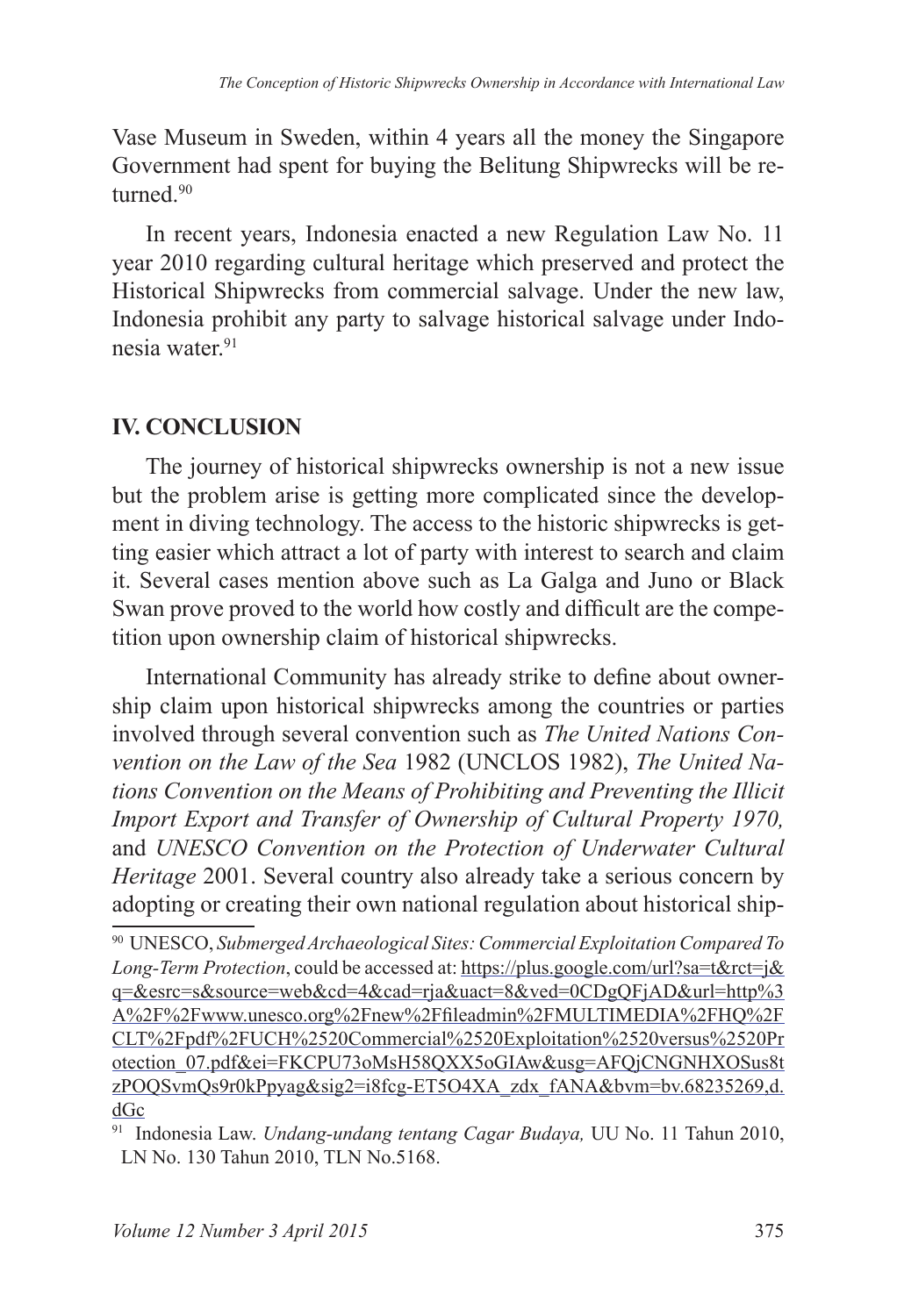wrecks such as United States with its *Abandoned Shipwrecks Act 1987* (ASA), United Kingdom with its *Protection of Wrecks Act* 1973, Australia with its *The Historic Shipwrecks Act 1976* (HSA) and Spain with *The Spanish Historical Heritage law No. 16 of 1985*.

Indonesia is also an example of a country that try to define the ownership claim upon historical shipwrecks and still have to find a way to settle it. The involvement of Indonesia in several Historical Shipwrecks Ownership claim trigger an awareness for Indonesia Government to be more active in preserve it for the Country. The development of technology also becomes one of the reasons for the growing exceptional concern of world society since last millennia upon historical shipwrecks ownership. In the recent light, the cooperation among interested parties being a popular choice to settle the ownership claim and Titanic is one of the iconic examples of it. However, the development of international regulation and national legislation is still going to be rapid in years to come.

### **REFERENCES**

#### **i. Books**

- Barbara T. Hoffman. Art and Cultural Heritage: Law, Policy, and Practice. Cambridge University Press, 2006.
- Baslar, Kemal. The Concept of the Common heritage of Mankind in International *Law .* Nijhoff Publisher, 1998.
- Black, Henry Campbell, et al. *Black's Law Dictionary, 6th ed .* St. Paul: West Publishing, 1991.
- Blume, Kenneth J. *Historical Dictionary of the U .S . Maritime Industry .* Scarecrow Press, 2011.
- Borelli, Silvia dan Frederico Lenzerini. *Cultural Heritage, Cultural Rights, Cultural Diversity: New Developments in International Law*. Martinus Nijhoff Publishers, 2012.
- Butler, Daniel Allen. *Unsinkable: The Full Story of the RMS Titanic .* Stackpole Books, 1998.
- Brownlie, Ian. *Principles of Public International Law .* Oxford University Press, 2003.
- C. Esposito dan Fraile C. *The Unesco Convention on Underwater Cultural Heritage: A Spanish View*. Leiden dan Boston: Martinus Nijhoff Publishers, 2004.
- Churchill, R.R. dan A.V. Lowe. *The Law of the Sea, 3rd edition .* Inggris: Manchester University Press, 1999.
- Dromgoole, Sarah. *Legal Protection of the Underwater Cultural Heritage: National and International Perspectives .* London: Kluwer Law International, 1999.
- Dromgoole, Sarah. *Underwater Cultural Heritage and International Law .* Cambridge; Cambridge University Press, 2013.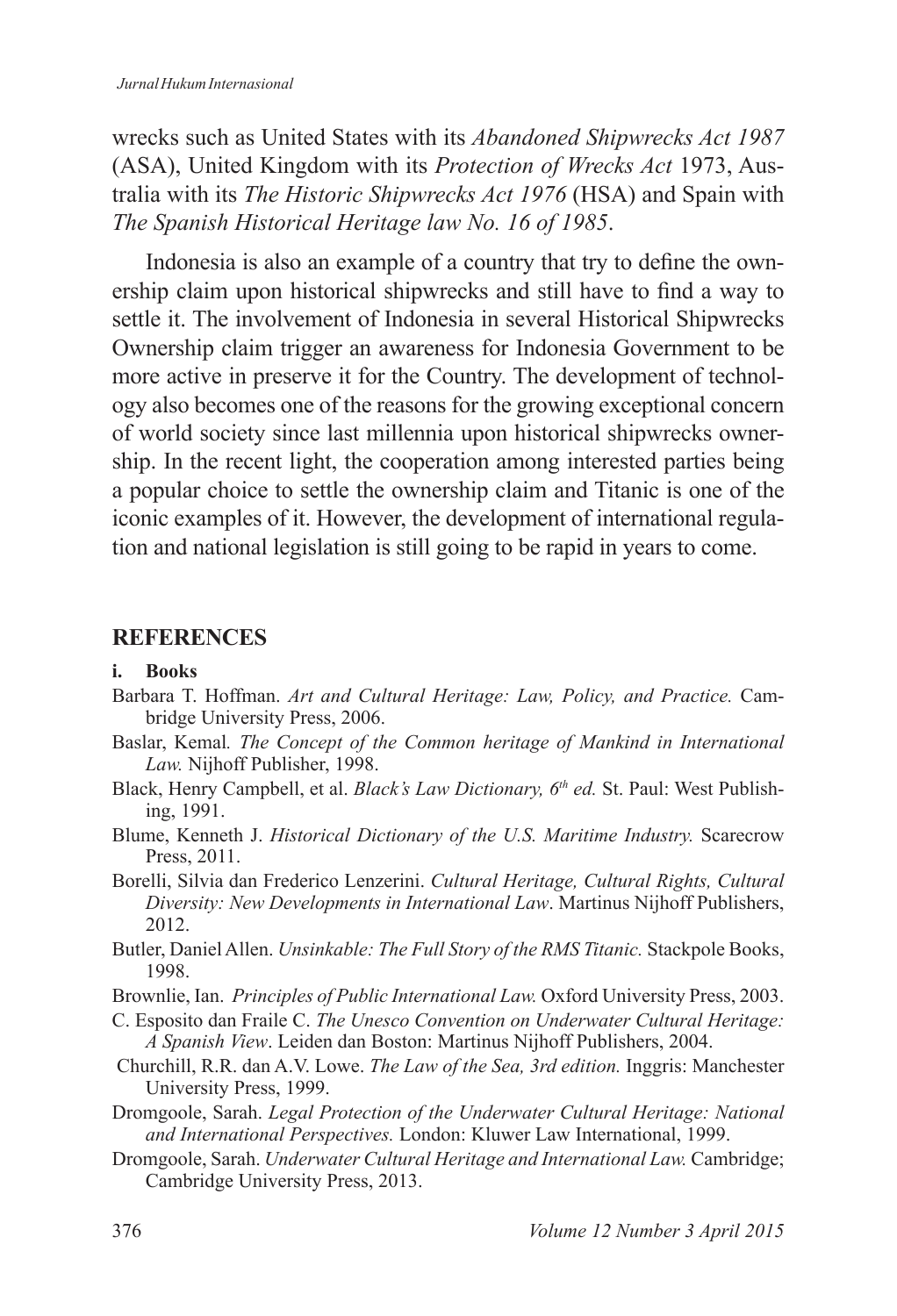- Forrest, J.S. *International Law and the Preservation of Underwater Cultural Heritage .* University of Wolverhampton, 2000.
- Garabello, Roberta dan Tullio scovazzi. *The Protection of the Underwater Cultural Heritage*: Before and After the 2001 UNESCO Convention. Boston: M. Nijhoff, 2003.
- Hatcher, Michael dan A. Thorncroft. "*The Nangkin Cargo ."* London: HamishHamilton. 1987.
- Hoffman, Barbara T. Art and Cultural Heritage: Law, Policy, and Practice. Cambridge University Press, 2006.
- Jameson, John H. dan Della A. Scott-Ireton. *Out of the Blue: Public Interpretation of Maritime Cultural Resources*. Springer, 2007.
- Kusumaatmadja, Mochtar, *Pengantar Hukum Internasional, .* Bandung: Alumni, 2003.
- O'keefee, P.J. *Shipwrecked Heritage: a commentary on the UNESCO Convention on Underwater Cultural Heritage .* Great Britain: Institute of Art and Law, 2002.
- Malanczuk, Peter. *Akehurst's Modern Introduction to International Law London:* Routledge,1997.
- Marx, Robert F. dan Jenifer Marx. *The Search for Sunken Treasure: Exploring the World's Great Shipwrecks .*Toronto: Key Porter Books, 1993.
- Meessen, Karl Matthias. *Extraterritorial Jurisdiction in Theory and Practice*. Martinus Nijhoff Publishers, 1996.
- Mogot, Arvin C. C. *Pengaruh Tenggelamnya Kapal Asing Beserta Isinya di Perairan Indonesia terhadap Kedaulatan Indonesia atas Wilayah Perairannya: Studi tentang Kapal Geldermalsen yang Tenggelam di Perairan Indonesia Tahun 1752.*  Yogyakarta: Universitas Gadjah Mada, 1993.
- Nijhoff, Martinus. *UNCLOS 1982 Commentary: Supplementary Documents*. Vol. 1. Center for Oceans Law and Policy University of Virginia: Martinus Nijhoff Publishers, 2012.
- Nordquist, Myron dan Satya N. Nandan. *United Nations Convention on the Law of the Sea 1982, Volume VII: A Commentary,* Vol.7 *. Center for Oceans Law and Policy*  University of Virginia. *Martinus Nijhoff Publishers,* 2011.
- Staniforth, Mark dan Michael Nash. *Maritime Archaeology: Australian Approaches .*  New York: Springer, 2006.
- Stevens,Timothy T. "The Abandoned Shipwreck Act of 1987: Finding the Proper Ballast for the States." Villanova Law Review, Vol. 37. Issue 3. 1992.
- Strati, Anastasia. *The Protection of the Underwater Cultural Heritage: an emerging Objective of the Contemporary Law of the Sea. Boston: M. Nijhoff Publishers,* 1995.

#### **ii. Journal articles**

- Allain, Jean. "Maritime Wrecks: Where The Lex Ferenda of The Underwater Cultural Heritage Collides With The Lex Lata of The Law of The Sea Convention." Vir*ginia Journal of International law* (1998).
- Bederman, David J. "Historic Salvage and the Law of the Sea *.*" *University of Miami Inter-American Law Review* (1998) *.*
- Bederman*,* David J. "Maritime Preservation Law: Old Challenges, New Trends." *Widener Law Symposium Journal* (2002).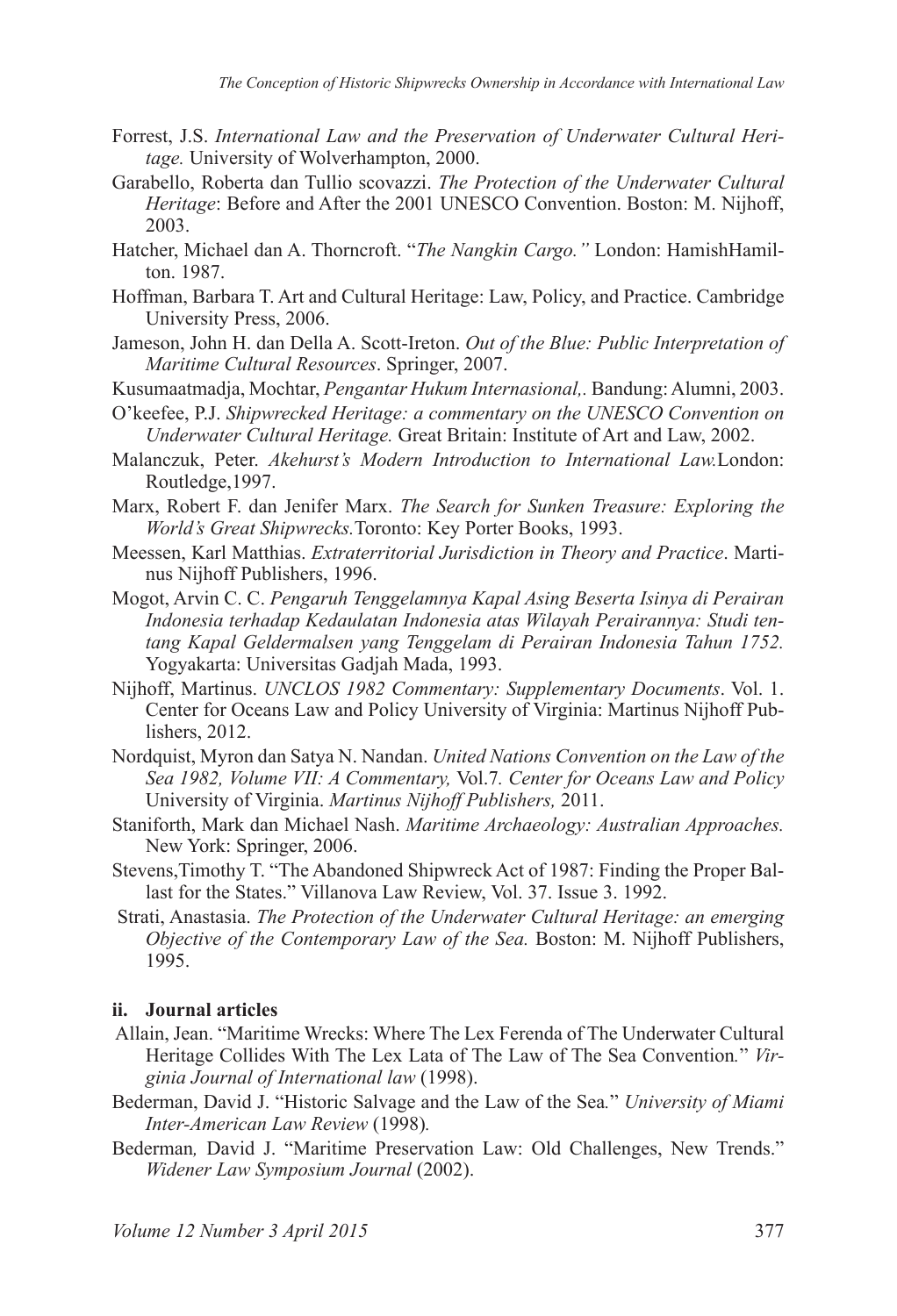- Berean, Kevin. "Seahunt, INC. v. The Unidentified Shipwrecked Vessel or vessels: How the Fourth Circuit Rocked the Boat." Brooklyn Law Review (2002).
- Bryant, Christopher R. "The Archaeological Duty of Care: The Legal, Professional, and Cultural struggle over Salvaging Historic Shipwrecks." *Albany law review* (2001).
- Coleman, Patrick. "UNESCO and The Belitung Shiwrecks: The need for a Permissive definition of "Commercial Exploitation." *George Washinton International Law Review*.Vol.45. (2013).
- Croome, A. "The United States' Abandoned Shipwreck Act Goes Into Action: A Report." *International Journal of Nautical Archaeology* (1992).
- Curfman, David. "Thar Be Treasure Here: Rights to Ancient Shipwrecks in International Waters—A New Policy Regime." *Washington University Law Review*  (2008).
- Doran, Kevin. "Adrift on the High Seas: The Application of Maritime Salvage Law to Historic Shipwrecks in International Waters." *South-western Journal of International Law* (2012).
- Doyle, Megan B. "Ownership By Display: Adverse Possession To Determine Ownership Of Cultural Property." *The George Washington International Law Review* (2009).
- Forest, Craig. "Historic Wreck Salvage: An International Perspective." *Tulane Maritime Law Journal* (2009).
- Forrest, Craig. "Strengthening the International Regime for the Prevention of the Illicit Trade in Cultural Heritage." *Melbourne Journal of International Law* (2003).
- Forrest, Craig. "A New International Regime for the Protection of The Underwater Cultural Heritage." *International and comparative Law Quarterly*. Vol. 51. (2002).
- Gleason*,* Linsey. "Possession" and the Abandoned Shipwreck Act: Promoting The Discovery Of Historic Shipwrecks And Preventing an Unconstitutional Destruction Of Federal Admiralty Jurisdiction." *Michigan State Law Review* (2007).
- Henn, Cathryn. "The Trouble With Treasure Historic Shipwrecks Discovered In International Waters *." University of Miami International Law and Comparative Law Review*. Vol.7 (2012).
- Johnson, Constance. "For Keeping or for Keeps? An Australian Perspective on Challenges Facing the Development of a Regime for the Protection of Underwater Cultural
- Miller, Marian Keigh."Underwater cultural heritage: is the Titanic still in peril as courts battle over the future of the historical vessel." *Emory International Law Review* (2006).
- Nayati, Pudak. "Ownership Rights Over Archaeological/Historical Objects Found In Indonesian Waters: Republic Of Indonesia Act No 5 Of 1992 On Cultural Heritage Objects And Its Related Regulations." *Singapore Journal of International & Comparative Law* (1998).
- Peltz, Robert D. "Salvaging Historic Wrecks." *Tulane Marine Journal* (2000).
- Peppetti, Jon D. "Building the Global Maritime Security Network: a Multinational legal Structure to Combat Transnational Threats *." Naval Law Review* (2008).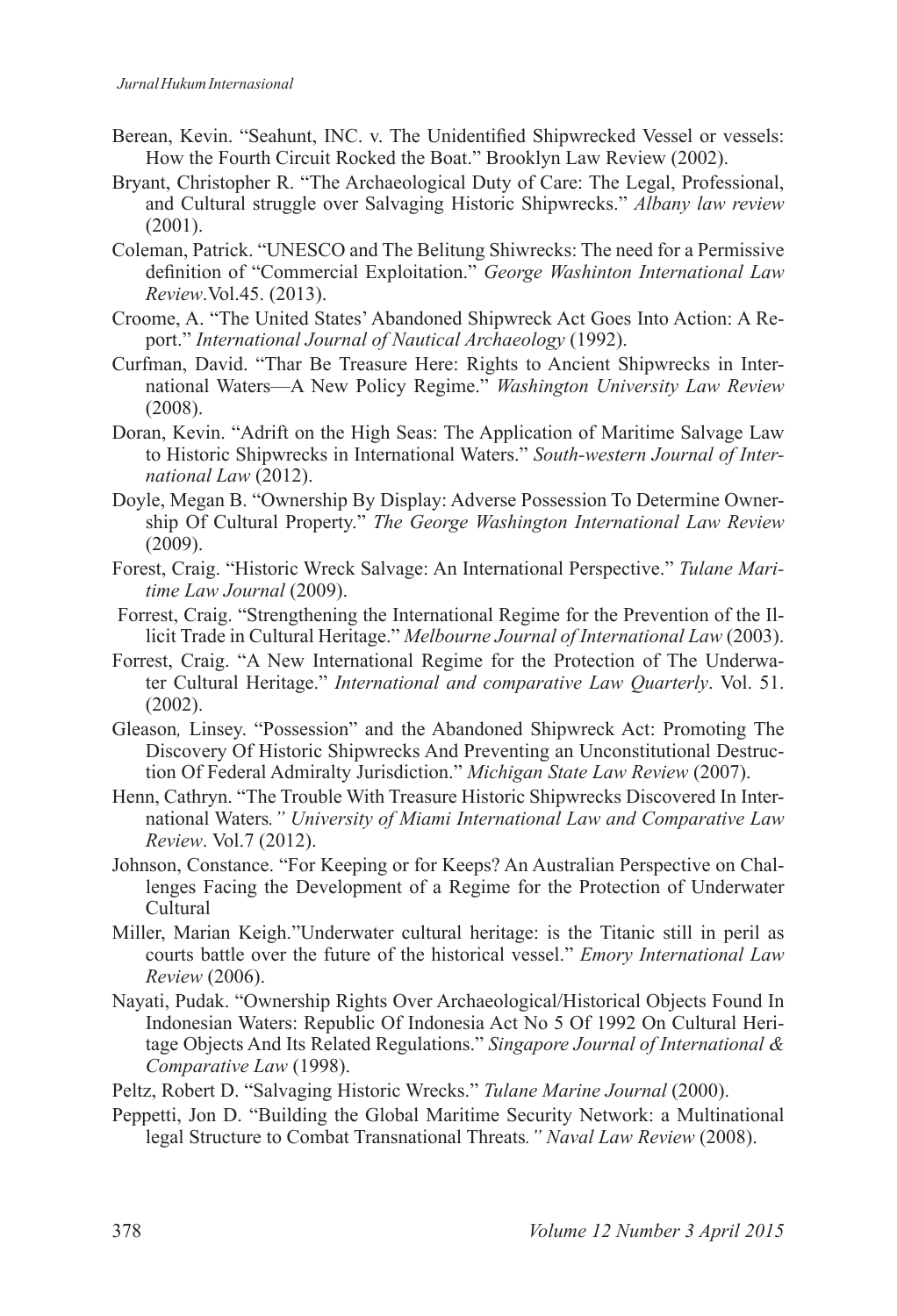- Richmond, Allison Leigh. "Scrutinizing The Shipwreck Salvage Standard: Should A Salvor Be Rewarded For Locating Historic Treasure?." *New York International Law Review* (2010).
- Segarra, Jonathan Joseph Beren. "Above Us the Waves: Defending The Expansive Jurisdictional Reach of American Admiralty Courts In Determining The Recovery Rights to Ancient or Historic Wrecks." *Journal of Maritime Law and Commerce*  (2012).
- Staniforth, Mark. "International Approaches to Underwater Cultural Heritage." *Department of Arhaeology, School of Humanities, Flinders university, South Australia*, (2009).
- Stern, Justin S. "Smart Salvage: Extending Traditional Maritime Law to Include Intellectual Property." *Fordham Law Review*. Vol. 68. Issue.6. (2000).
- Spencer, Paul R. "Broadcasting Video Online From 5000 Feet Underwater: A Proposal To Help Ensure An Archaeological Duty Of Care For Historic Shipwrecks." *California Western Law Review* (2012).
- Wright, Brooke. "Keepers,Weepers, or no finders at all: the effect of international trends on the exercise of U.S. Jurisdiction and Substantive law in the salvage of historic wrecks". *Tulane Maritime Law Journal* (2008).

#### **iii. Regulation References**

Indonesia. *Undang-undang Dasar Negara Republik Indonesia 1945 .* 

- Indonesia. *Undang-undang tentang Pelayaran*, No.17 Tahun 2008, LN No. 64 Tahun 2008, TLN No.4849.
- Indonesia. *Undang-undang tentang Cagar Budaya,* UU No. 11 Tahun 2010, LN No. 130 Tahun 2010, TLN No.5168.
- Amerika, Public Law No.100-298. *Abandoned Shipwreck Act of 1987.*

Australia, *Historic Shipwrecks Act* 1976.

Inggris, *The protection of Wreck Act 1973.*

Spanyol, *The Spanish Historical Heritage law No. 16 of 1985.*

#### **iv. International Convention**

United Nations, *United Convention on the Law of the Sea,* 1982.

- United Nations, *The United Nations Convention on the Means of Prohibiting and Preventing the Illicit Import, Export and Transfer of Ownership of Cultural Property,* 1970.
- UNESCO (United Nations Educational, Scientific and Cultural Organization). *UNES-CO convention on the protection of the Underwater Cultural Heritage 2001 .*

#### **v. Others**

- Aubry, Michele. "Federal and State Shipwreck Management in The United States Of America". Bulletin Of The Australian Institute For Maritime Archaeology, 1992.
- Burruman, Elizabeth *.* "From the President: The Belitung Shipwrecks *."* Archaeology (September-Oktober 2011).
- Encyclopedia Of Underwater And Maritime Archaeology. Edited By James P. Delgado. London: British Museum Press, 1997.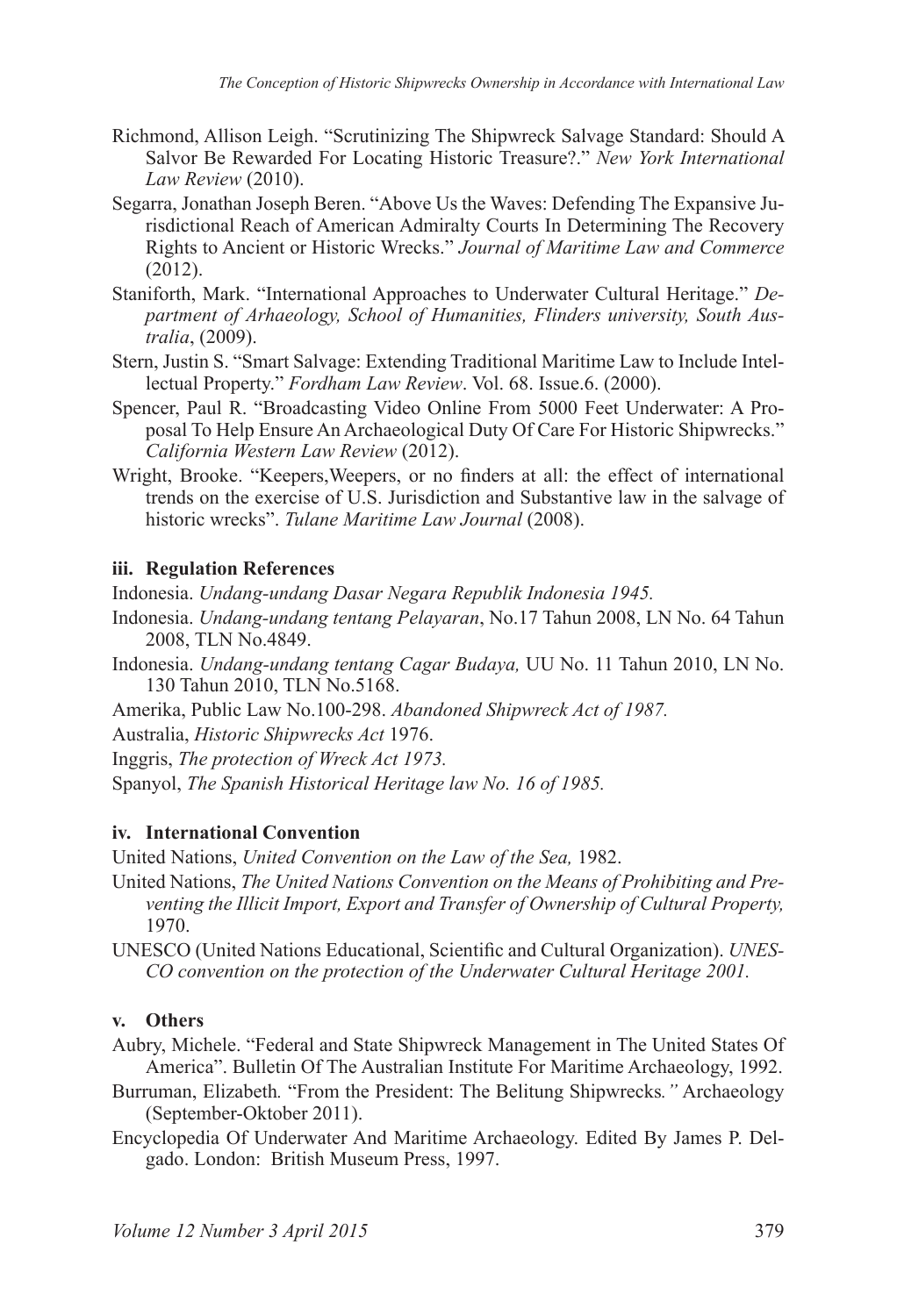- Junus Satrio A.(Ketua Ahli arkeologi Indonesia, Mantan wakil ketua I, Direktorat Pelestarian cagar Budaya dan Permuseuman, kemendikbud)."Perlindungan Warisan Budaya Menurut Undang-undang Cagar Buaya." http://iaaipusat.wordpress. com/2012/03/17/perlindungan-warisan-budaya-daerah-menurut-undang-undang-cagar-budaya/Odyssey press release*,* 18 Mei 2007.
- UNESCO (United Nations Educational, Scientific and Cultural Organization). Anastasia Strati: Draft Convention on the Protection of Underwater Cultural Heritage: Commentary, UNESCO Doc CLT-99/WS/8 (drafted April 1999) 97 ('Commentary').
- UNESCO, *Annex of UNESCO convention on the protection of the Underwater Cultural Heritage 2001 .*
- UNESCO Section of Museums and Cultural Objects Division of Cultural Objects and Intangible Heritage. *UNESCO Convention on protection of underwater cultural heritage 2001,* 2007.(CLT/CIH/MCO/2007/PI/38).

Yearbook of the International Law Commission Vol. II. (1956).

*\_\_\_\_\_\_ .International law assessment, report of the International Committee on the Cultural Heritage Law,* 1990.

\_\_\_\_\_\_\_."*Clive of India's Gold Found in Pirate wrecks' .*The Times of London. (Senin, 29 September 1997).

#### **vi. Interview References**

- Junus Satrio Atmodjo. (6 June 2014). *Tim ahli Cagar Budaya Nasional,Ketua Ahli Arkeologi Indonesia, Mantan wakil ketua I, Direktorat Pelestarian cagar Budaya dan Permuseuman, kementerian Pendidikan dan Kebudayaan .*
- Desse Yussubrasta. (3 June 2014). *Sub Direktorat Eksplorasi dan Dokumentasi Direktorat Pelestarian Cagar Budaya dan Permuseuman, Kementerian Pendidikan dan Kebudayaan .*
- Siti Zainab. (20 April 2014). *Staff Kementerian Kelautan dan Perikanan bagian Panitia Nasional Pengangkatan Benda Berharga Asal Muatan Kapal yang Tenggelam (PANNAS BMKT) .*

vii. Case References

- *SEA HUNT, Inc.and Commonwealth of Virginia v. The Unidentified Shipwrecked Vessel or Vessels, Their Apparel, Tackle, Appurtenances,And Cargo Located Within Coordinates*.
- Black Swan, Nuestra Señora de las Mercedes.*Oddysey Marine Inc . V . Kingdom of Spain. Odyssey Marine Exploration, Inc. V. Unidentified, Wrecked, And Abandoned Sailing Vessel, 727 F. Supp.2d 1341, 1344 (M.D. Fla. 2010).*
- *Treasure salvors, Inc. V. The Unidentified Wrecked and Abandoned Sailing Vessel* 1978.
- *R.M.S Titanic, Inc. v. haver*, 171 F.3d 943, 961 (4<sup>th</sup> Cir1999)
- Mdm Salvage, Inc. V. The Unidentified, Wrecked And Abandoned Sailing Vessel, 631 F. Supp. 308, 311 (S.D. Fla. 1986)).
- Treasure Salvors, Inc. V. Unidentified, Wrecked, And Abandoned Sailing Vessel546 F.Supp. 919, 1983 A.M.C. 2040 Florida South 11th Circuit, Atlanta 2-Jul-81 1981.